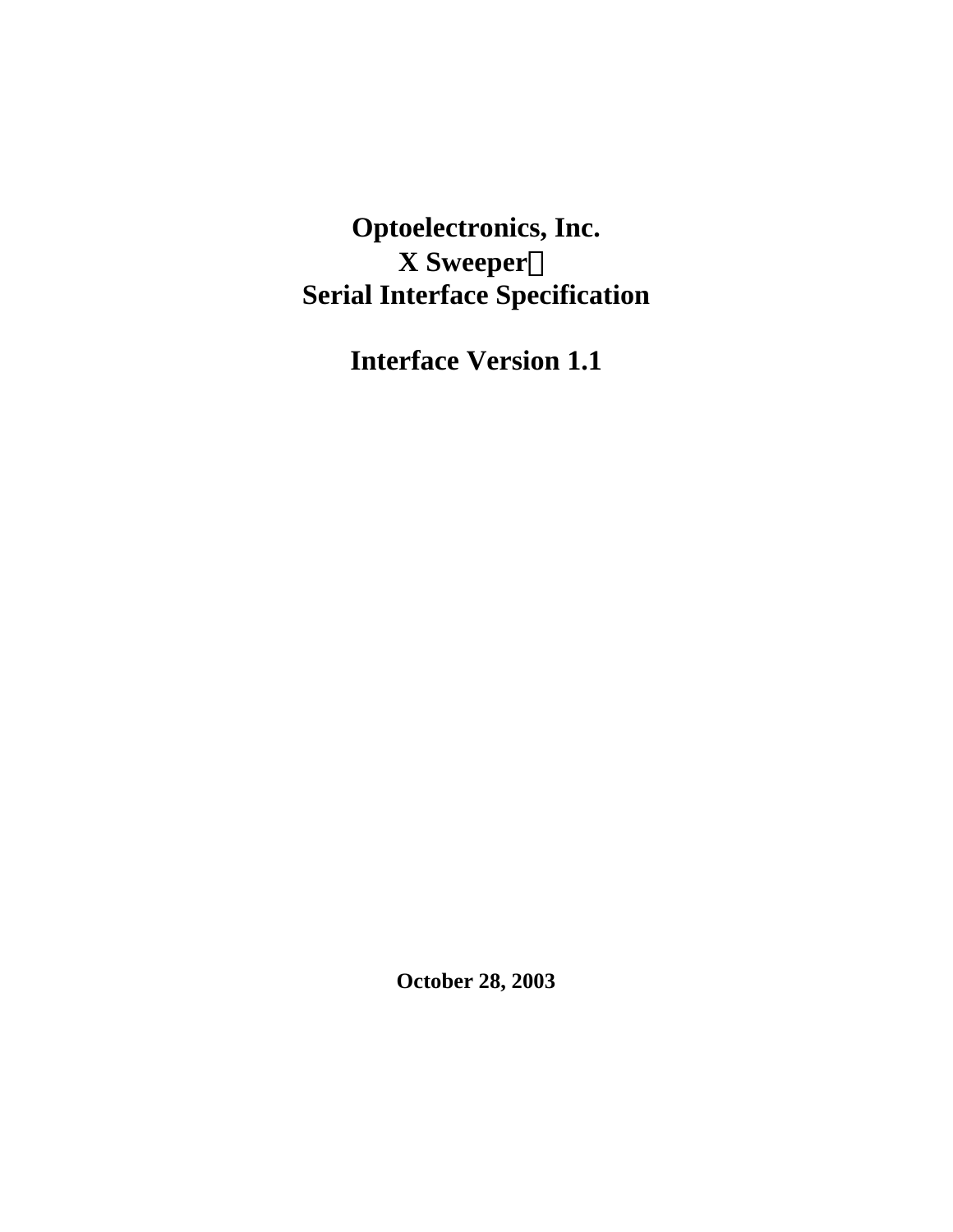### **INTRODUCTION**

This document describes the serial interface of the X Sweeper<sup>TM</sup>, a hand-held test receiver with a graphical spectrum display capable of sweeping and locking on to near-field FM VHF and UHF transmissions. The X Sweeper<sup>TM</sup> is capable of capturing and storing up to 100 frequencies in each of 10 memory banks, along with the number of occurrences, or hits, of each frequency, the signal strength, the lockout status, the time and date the frequency was last detected, and the latitude and longitude of the X Sweeper<sup>TM</sup> when the frequency was last detected (optional internal or external GPS required). In addition, the X Sweeper<sup>TM</sup> can log over 1900 events, each containing frequency, signal strength, time and date, and latitude and longitude. This data can then be downloaded to a personal computer for storage and analysis. The X Sweeper<sup>TM</sup> can be remotely controlled by a host computer via the serial interface.

This document was written to assist the programmer in developing software applications for the  $X$  Sweeper<sup>TM</sup>. Optoelectronics, Inc. assumes no responsibility for the accuracy of the information contained in this document, and is under no obligation to provide technical support on matters pertaining to this document, or to provide notification of changes or corrections to this document. To inquire about possible revisions, or to order copies of this document, contact the factory. A nominal fee may be charged to cover printing and shipping costs.

> **OPTOELECTRONICS, INC. 5821 N.E. 14th Avenue Fort Lauderdale, FL 33334 Phone: (954) 771-2050 FAX: (954) 771-2052 www.optoelectronics.com**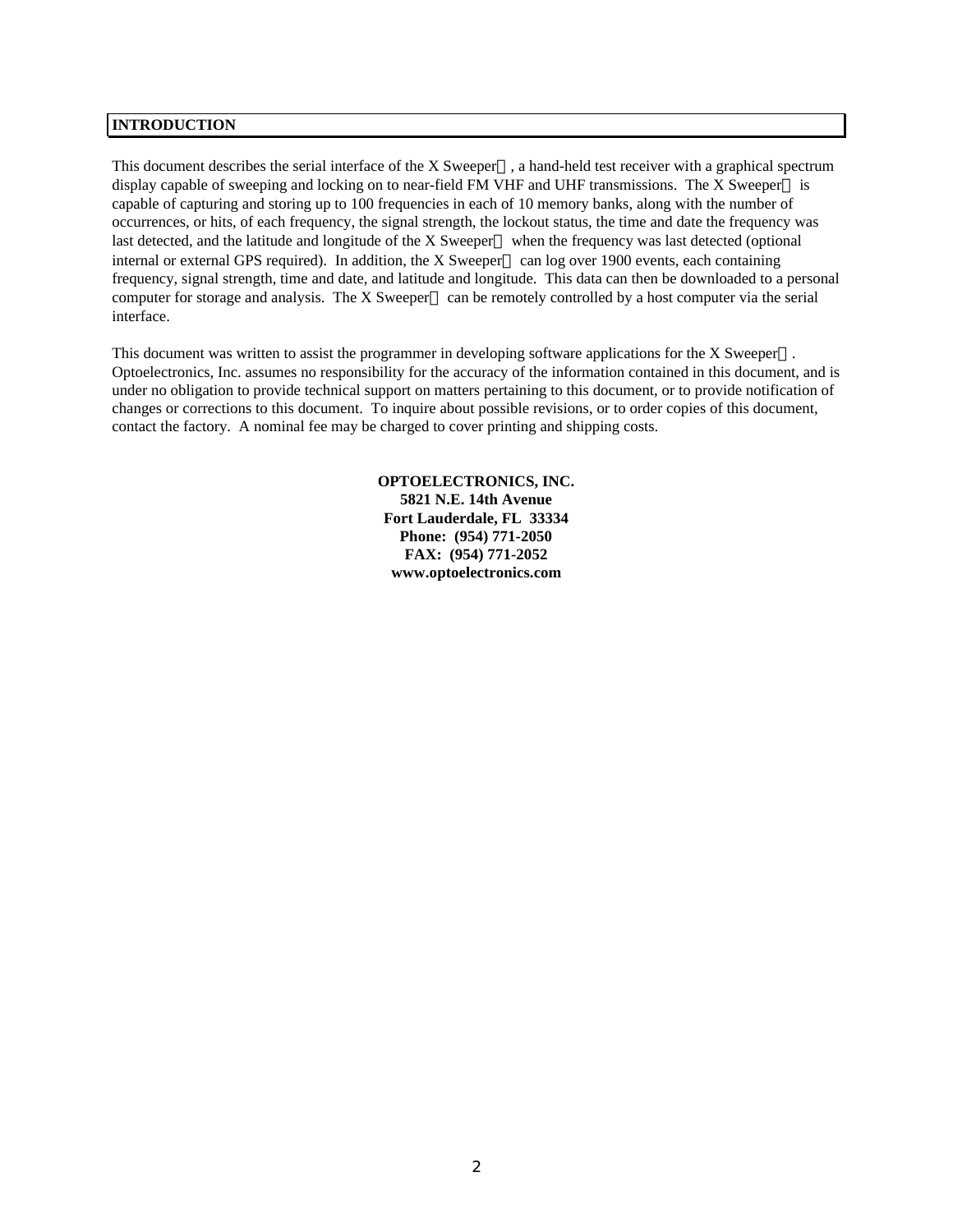### **ABOUT THE INTERFACE**

Unlike previous Optoelectronics products, the command structure of the X Sweeper<sup> $TM$ </sup> serial interface is not based on the Icom CI-V standard. Instead, a new ASCII command set was developed to provide full control of the instrument, as well as the ability to download data stored in memory. A primary advantage of this new command scheme is that the X Sweeper<sup>TM</sup> can be tested under remote control using a personal computer running a common terminal emulator program, such as HyperTerminal™.

The X Sweeper<sup>TM</sup> serial interface is full-duplex with RS-232C compatible voltage levels. The communications parameters for the serial interface are listed in Table 1 below.

| таріс 1. Сонішчисацогія і атапісістя. |              |
|---------------------------------------|--------------|
| <b>DATA RATE</b>                      | $19,200$ bps |
| <b>START BITS</b>                     |              |
| <b>DATA BITS</b>                      | 8            |
| <b>PARITY</b>                         | <b>NONE</b>  |
| <b>STOP BITS</b>                      |              |

**Table 1. Communications Parameters.**

To connect the X Sweeper<sup>TM</sup> to a personal computer, a miniature  $(3.5 \text{ mm})$  stereo phone jack is provided on the top panel. The X Sweeper<sup>TM</sup> receives commands on the RING terminal and transmits responses on the TIP terminal of the stereo phone jack. Signal ground is provided on the SHIELD terminal of the phone jack. Since the X Sweeper<sup>TM</sup> serial interface is compatible with RS-232C voltage levels, no external interface converter box is required to connect the X Sweeper<sup>TM</sup> to a standard personal computer COM port. An interface cable for connecting the X Sweeper<sup>TM</sup> to a PC is available.

For ReactionTune<sup> $TM$ </sup> applications, a subminiature (2.5 mm) phone jack is provided on the top panel. The TIP terminal provides the TTL equivalent of the RS-232 transmit data signal to drive ReactionTune<sup>™</sup>-capable receivers. Signal ground is provided on the SHIELD terminal of the phone jack.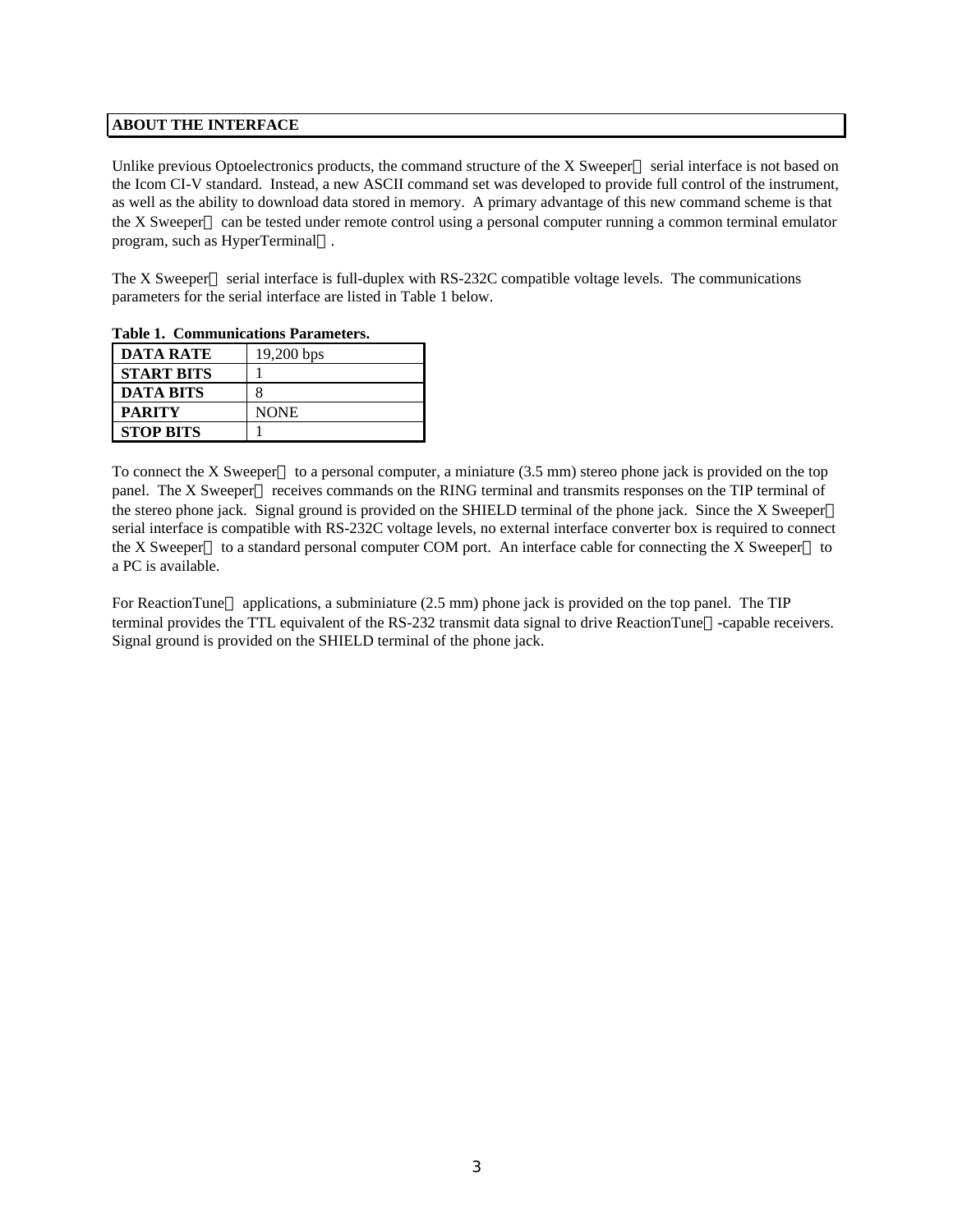### **COMMAND REFERENCE**

The X Sweeper<sup>TM</sup> accepts commands over the serial interface when the INTERFACE TYPE is set to REMOTE CONTROL from the front panel. In this section, all command and response bytes are expressed as ASCII characters. The X Sweeper<sup>™</sup> recognizes 35 different commands, which are summarized in Table 2 below.

The X Sweeper<sup> $TM$ </sup> processes commands one at a time. After a command is issued, the host computer must wait for the complete response before transmitting a new command. Any further command characters transmitted while a previous command is being processed will be discarded.

Following the command summary table is a detailed description of each of the commands, including examples illustrating their use.

| <b>COMMAND</b>       | <b>DESCRIPTION</b>           |
|----------------------|------------------------------|
| AF                   | <b>Active Frequency</b>      |
| AH                   | Auto-Hold                    |
| <b>AS</b>            | Auto-Skip                    |
| <b>BK</b>            | Bank                         |
| CB                   | Clear Bank                   |
| CF                   | <b>Center Frequency</b>      |
| CL                   | Clear Log Memory             |
| $DB$                 | Display Backlight            |
| DC                   | <b>Display Contrast</b>      |
| $DP$                 | Display Polarity             |
| FD                   | Frequency Display            |
| $\mathop{\text{FS}}$ | Frequency Span               |
| HD                   | Hold                         |
| ID                   | Identification               |
| LC                   | Log Memory Coordinates       |
| LF                   | Log Memory Frequency         |
| LM                   | Log Memory                   |
| LO                   | Lockout                      |
| LS                   | Log Memory Signal Strength   |
| <b>LT</b>            | Log Memory Time/Date         |
| MC                   | <b>Memory Coordinates</b>    |
| MD                   | Mode                         |
| MF                   | Memory Frequency             |
| <b>MH</b>            | <b>Memory Hits</b>           |
| ML                   | <b>Memory Lockout Status</b> |
| <b>MS</b>            | Memory Signal Strength       |
| MT                   | Memory Time/Date             |
| MY                   | Memory                       |
| SG                   | <b>Signal Strength</b>       |
| <b>SH</b>            | Signal/Hits Display          |
| <b>SK</b>            | Skip                         |
| ${\bf SP}$           | Setup Parameter              |
| SQ                   | <b>Squelch Status</b>        |
| TD                   | Time/Date                    |
| <b>VF</b>            | VFO Frequency                |

**Table 2. X SweeperÔ Remote Control Command Summary.**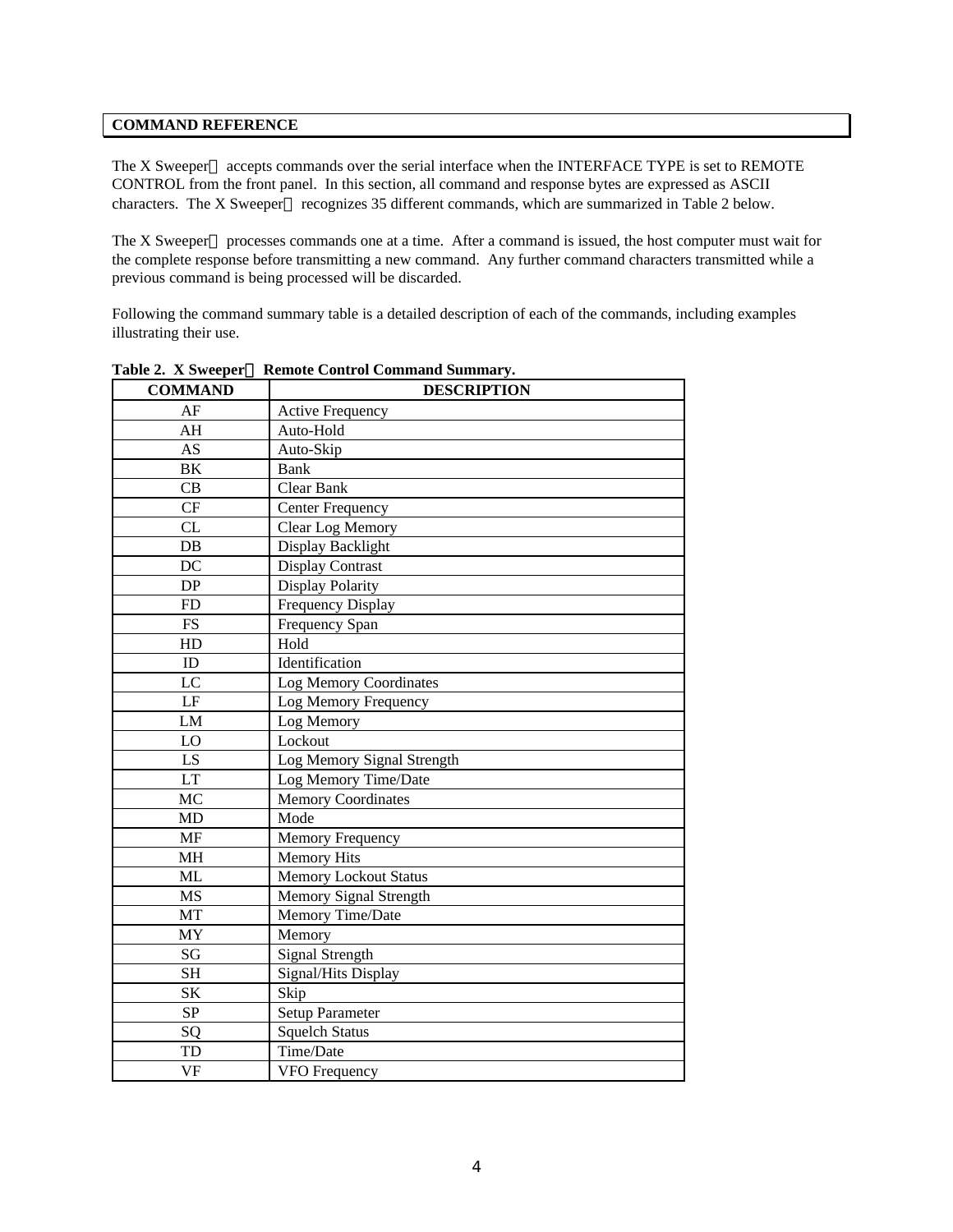# **ACTIVE FREQUENCY**

**Format:**

| <b>COMMAND</b> | <b>RESPONSE</b>         |
|----------------|-------------------------|
| AF? < CR       | AFffff.ffffff <cr></cr> |

**Examples:**

| <b>COMMAND</b>        | <b>RESPONSE</b>         |
|-----------------------|-------------------------|
| Read Active Frequency | 162.475 MHz             |
| AF? < CR              | AF0162.475000 <cr></cr> |

### **Description:**

This command reads the current ACTIVE FREQUENCY.

The FREQUENCY data (**ffff.ffffff**) is in the form of 11 characters, including decimal point, and represents the frequency in megahertz. The specified FREQUENCY must be in the range 30 MHz to 3 GHz.

If the command length is incorrect, then the command is ignored, and the ERROR response is returned. See the examples shown above.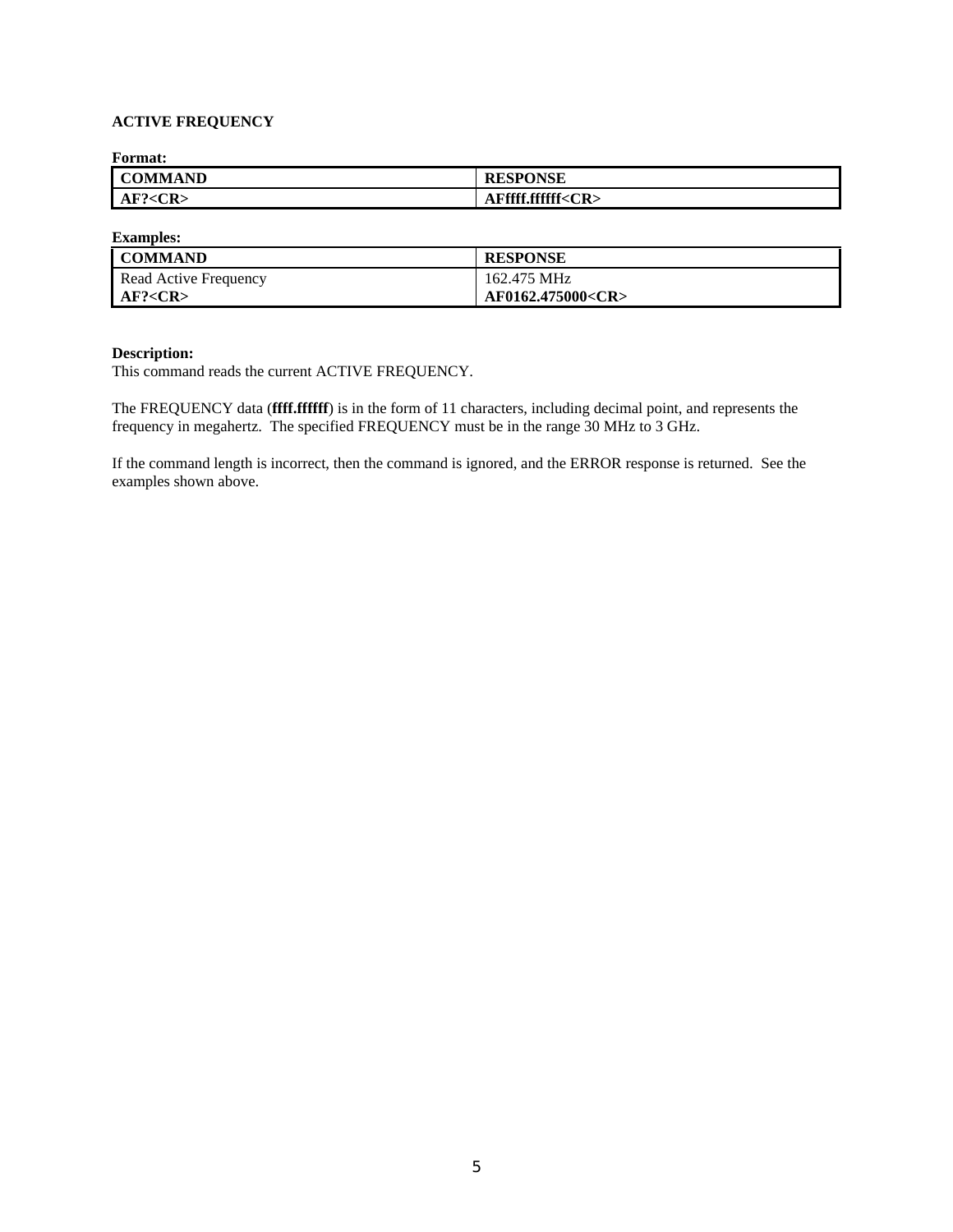# **AUTO-HOLD**

**Format:**

| --------       |                 |
|----------------|-----------------|
| <b>COMMAND</b> | <b>RESPONSE</b> |
| AH? < CR       | AHa < CR        |
| AHa < CR       | OK < CR         |

| <b>Examples:</b>                 |                       |
|----------------------------------|-----------------------|
| <b>COMMAND</b>                   | <b>RESPONSE</b>       |
| Read Auto-Hold Setting           | Auto-Hold Disabled    |
| AH? < CR                         | AH0 < CR              |
| Select Auto-Hold Enabled         | Command Accepted      |
| AH1 < CR                         | OK < CR               |
| Select Invalid Auto-Hold Setting | <b>Command Error</b>  |
| AH2 < CR                         | <b>ERROR<cr></cr></b> |

#### **Description:**

This command either reads or selects the AUTO-HOLD setting.

The AUTO-HOLD data (**a**) is in the form of 1 character in the range 0 to 1. The AUTO-HOLD values are as follows:

**0** = Auto-Hold Disabled

**1** = Auto-Hold Enabled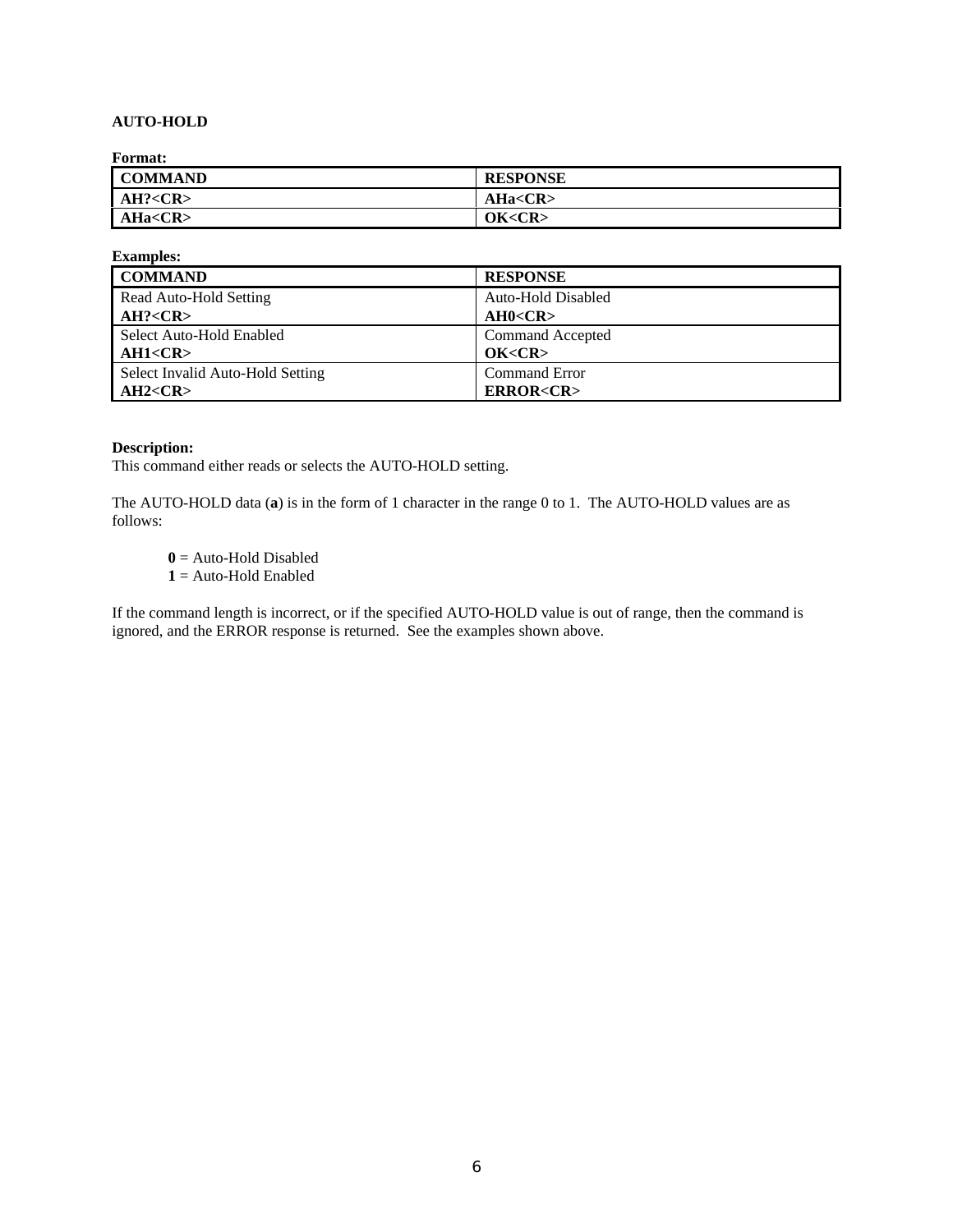# **AUTO-SKIP**

**Format:**

| _ _ _ _ _ _ _ _ _ _ |                 |
|---------------------|-----------------|
| <b>COMMAND</b>      | <b>RESPONSE</b> |
| AS? < CR            | ASa < CR        |
| ASa < CR            | OK < CR         |

| <b>Examples:</b>                 |                       |
|----------------------------------|-----------------------|
| <b>COMMAND</b>                   | <b>RESPONSE</b>       |
| Read Auto-Skip Setting           | Auto-Skip Disabled    |
| AS? < CR                         | AS0 < CR              |
| Select Auto-Skip Enabled         | Command Accepted      |
| AS1 < CR                         | OK < CR               |
| Select Invalid Auto-Skip Setting | <b>Command Error</b>  |
| AS2 < CR                         | <b>ERROR<cr></cr></b> |

### **Description:**

This command either reads or selects the AUTO-SKIP setting.

The AUTO-SKIP data (**a**) is in the form of 1 character in the range 0 to 1. The AUTO-SKIP values are as follows:

**0** = Auto-Skip Disabled **1** = Auto-Skip Enabled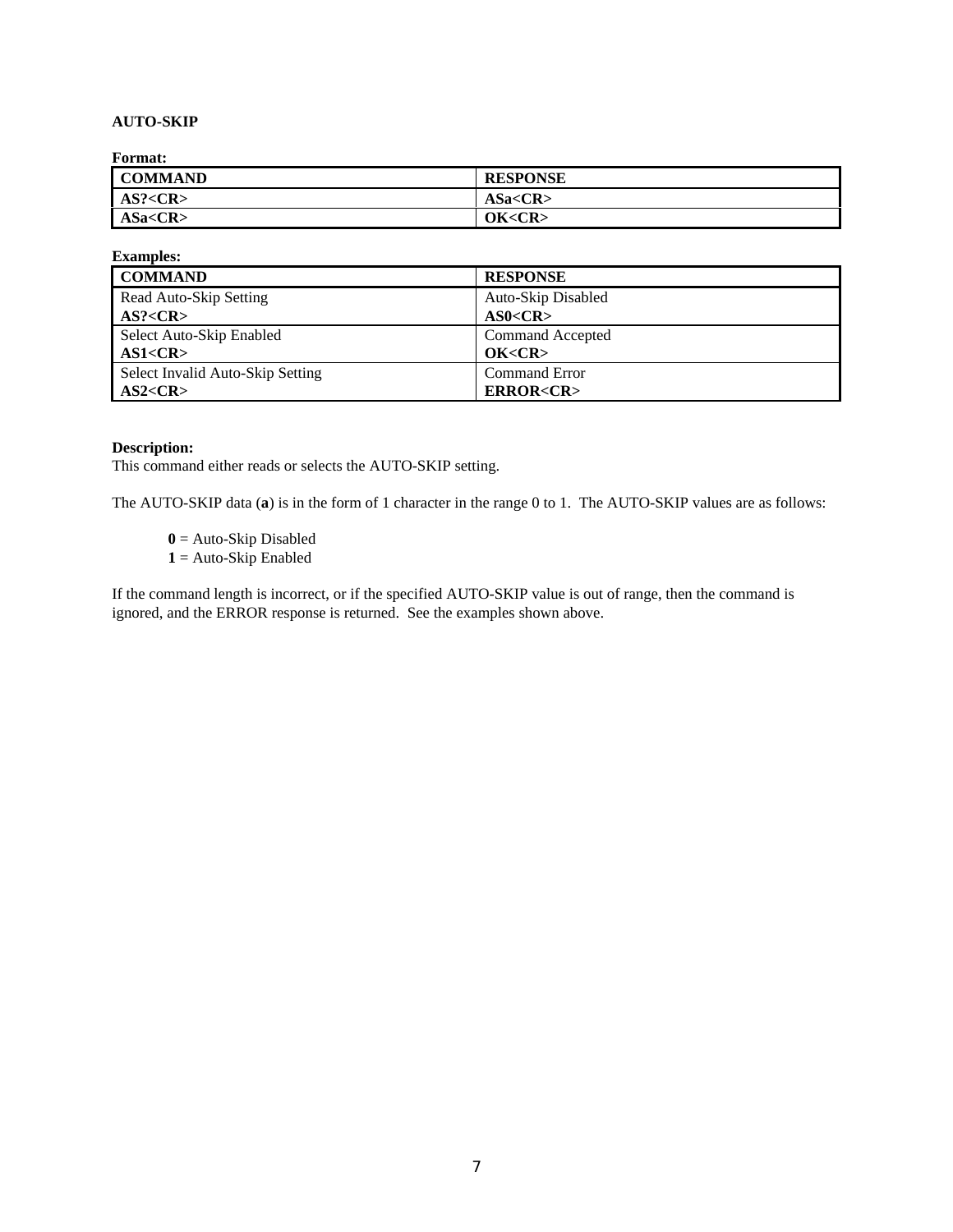# **BANK**

**Format:**

| - - - - - - - - - |                      |
|-------------------|----------------------|
| <b>COMMAND</b>    | <b>RESPONSE</b>      |
| BK? < CR          | <b>BKbb<cr></cr></b> |
| BKbb < CR         | OK < CR              |

| <b>Examples:</b>     |                       |
|----------------------|-----------------------|
| <b>COMMAND</b>       | <b>RESPONSE</b>       |
| Read Bank            | Bank 7                |
| BK? < CR             | <b>BK07<cr></cr></b>  |
| Select Bank 0        | Command Accepted      |
| <b>BK00<cr></cr></b> | OK < CR               |
| Select Invalid Bank  | <b>Command Error</b>  |
| <b>BK10<cr></cr></b> | <b>ERROR<cr></cr></b> |

# **Description:**

This command either reads or selects the BANK.

The BANK data (**bb**) is in the form of 2 characters in the range 00 to 09.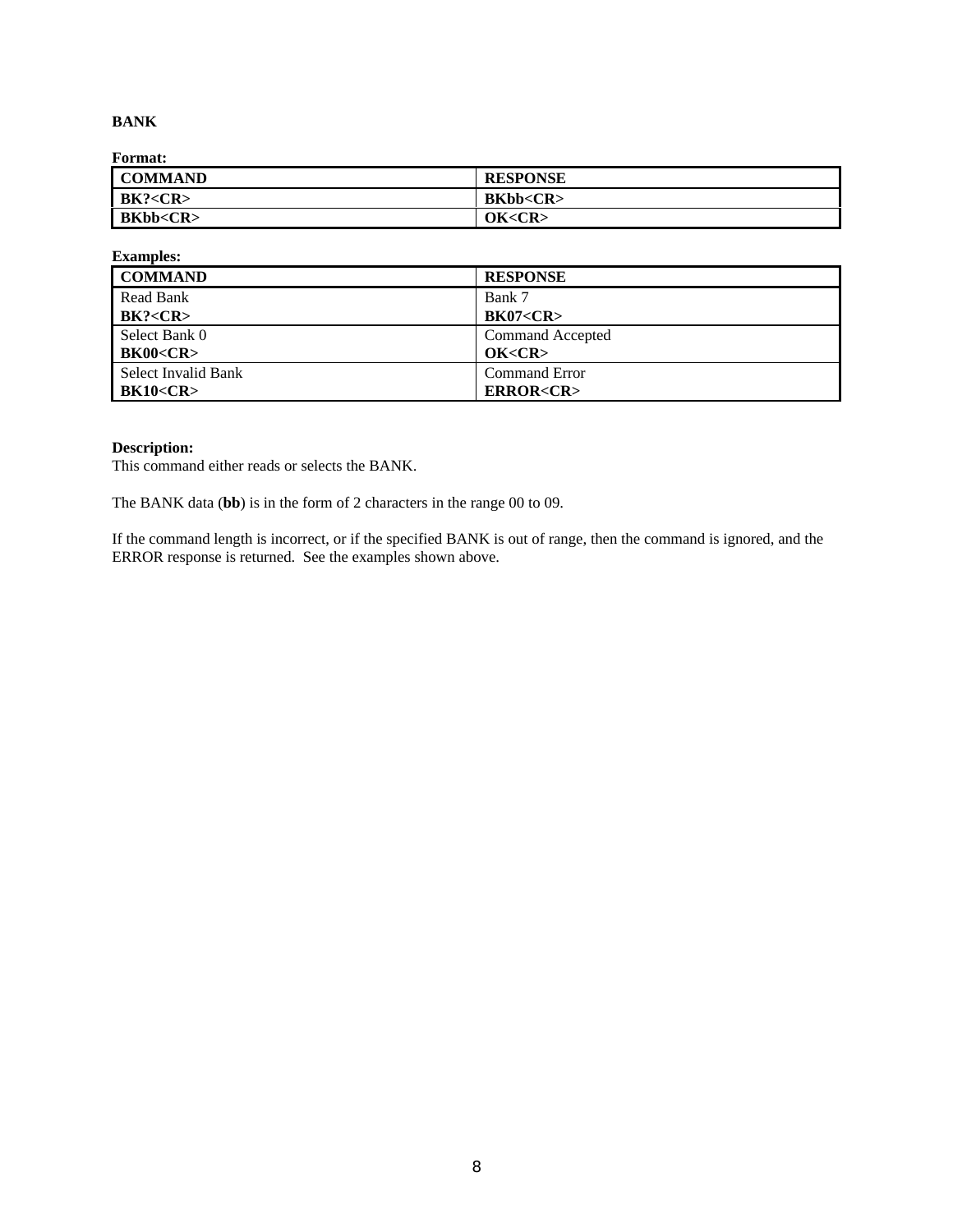# **CLEAR BANK**

**Format:**

| <b>COMMAND</b>            | <b>RESPONSE</b> |
|---------------------------|-----------------|
| CBsssssssssssbb <cr></cr> | ЭK.<br>$<$ CR:  |

**Examples:**

| <b>COMMAND</b>                      | <b>RESPONSE</b>         |
|-------------------------------------|-------------------------|
| Clear Bank 5                        | <b>Command Accepted</b> |
| CB781593416705 <cr></cr>            | OK < CR                 |
| Clear Bank 9, Security Code Invalid | <b>Command Error</b>    |
| CB012345678909 <cr></cr>            | <b>ERROR<cr></cr></b>   |
| Clear Invalid Bank                  | <b>Command Error</b>    |
| CB781593416713 <cr></cr>            | <b>ERROR<cr></cr></b>   |

#### **Description:**

This command clears all MEMORY locations in the specified BANK. This command has the same effect as clearing the specified BANK from the front panel.

The SECURITY CODE (**ssssssssss**) is in the form of 10 characters. This unique 10-digit code (**7815934167**) must be correctly specified to clear the specified BANK.

The specified BANK data (**bb**) is in the form of 2 characters. The specified BANK must be in the range 00 to 09.

If the command length is incorrect, or if the SECURITY CODE is not valid, or if the specified BANK is out of range, then the command is ignored, and the ERROR response is returned. See the examples shown above.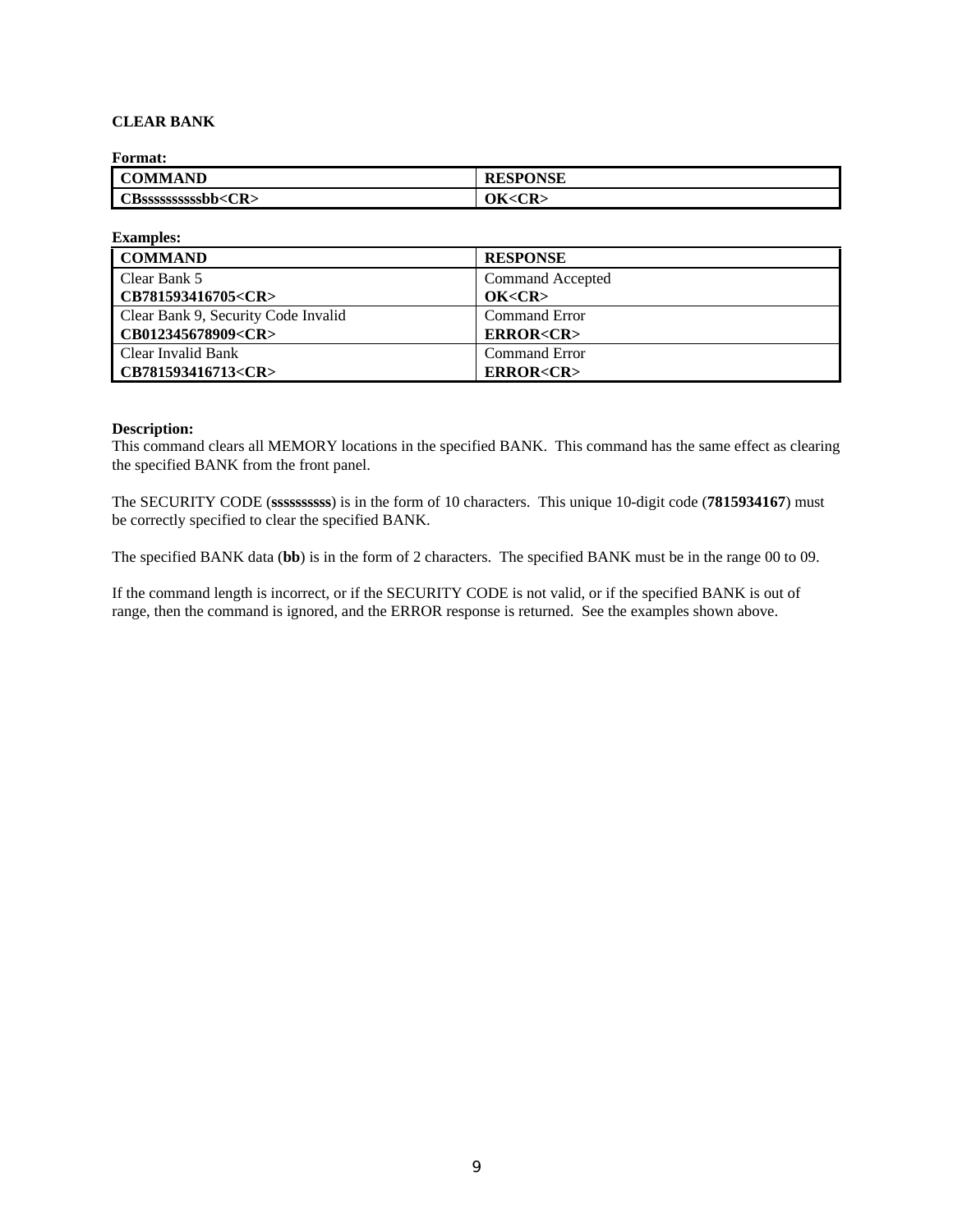## **CENTER FREQUENCY**

**Format:**

| --------             |                      |
|----------------------|----------------------|
| <b>COMMAND</b>       | <b>RESPONSE</b>      |
| CF? < CR             | CFffff.fff <cr></cr> |
| CFffff.fff <cr></cr> | OK < CR              |

| <b>Examples:</b>                            |                       |
|---------------------------------------------|-----------------------|
| <b>COMMAND</b>                              | <b>RESPONSE</b>       |
| <b>Read Center Frequency</b>                | 445,000 MHz           |
| CF? < CR                                    | CF0445.000 <cr></cr>  |
| Write Center Frequency 824.675 MHz          | Command Accepted      |
| CF0824.675 <cr></cr>                        | OK < CR               |
| Write Invalid Center Frequency 3000.001 MHz | <b>Command Error</b>  |
| CF3000.001 <cr></cr>                        | <b>ERROR<cr></cr></b> |

### **Description:**

This command either reads or selects the CENTER FREQUENCY.

The CENTER FREQUENCY data (**ffff.fff**) is in the form of 8 characters, including decimal point, in the range 0000.000 MHz to 3000.000 MHz.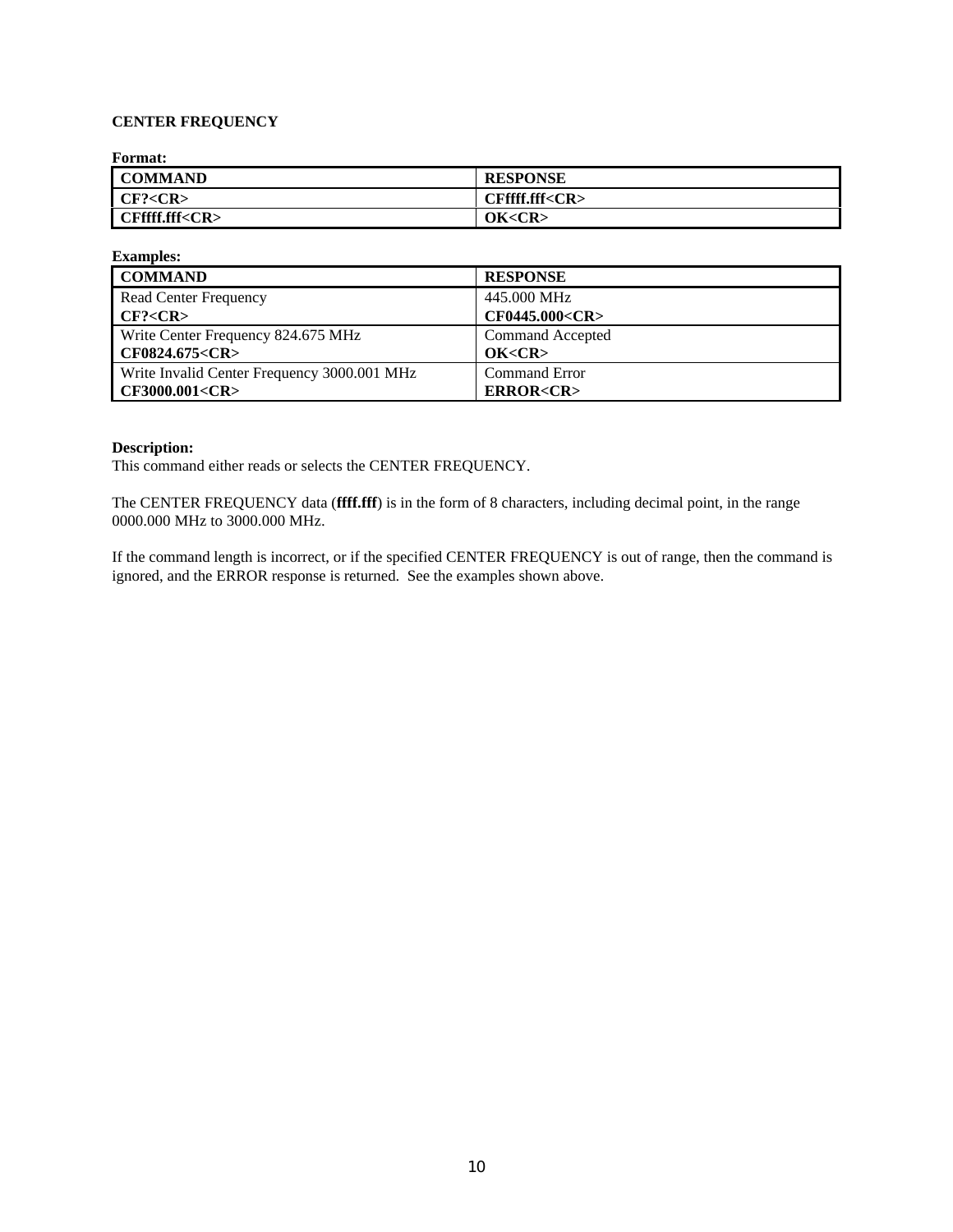## **CLEAR LOG MEMORY**

**Format:**

| <b>COMMAND</b>          | <b>ISPONSE</b><br><b>RESPON</b> |
|-------------------------|---------------------------------|
| CLSSSSSSSSSSS <cr></cr> | OК<br>$<$ CR.                   |

| <b>Examples:</b>                        |                       |
|-----------------------------------------|-----------------------|
| <b>COMMAND</b>                          | <b>RESPONSE</b>       |
| Clear Log Memory                        | Command Accepted      |
| CL8569204738 <cr></cr>                  | OK < CR               |
| Clear Log Memory, Security Code Invalid | <b>Command Error</b>  |
| CL0123456789 <cr></cr>                  | <b>ERROR<cr></cr></b> |

#### **Description:**

This command clears all LOG MEMORY locations. This command has the same effect as clearing the LOG MEMORY from the front panel.

The SECURITY CODE (**ssssssssss**) is in the form of 10 characters. This unique 10-digit code (**8569204738**) must be correctly specified to clear the LOG MEMORY.

If the command length is incorrect, or if the SECURITY CODE is not valid, then the command is ignored, and the ERROR response is returned. See the examples shown above.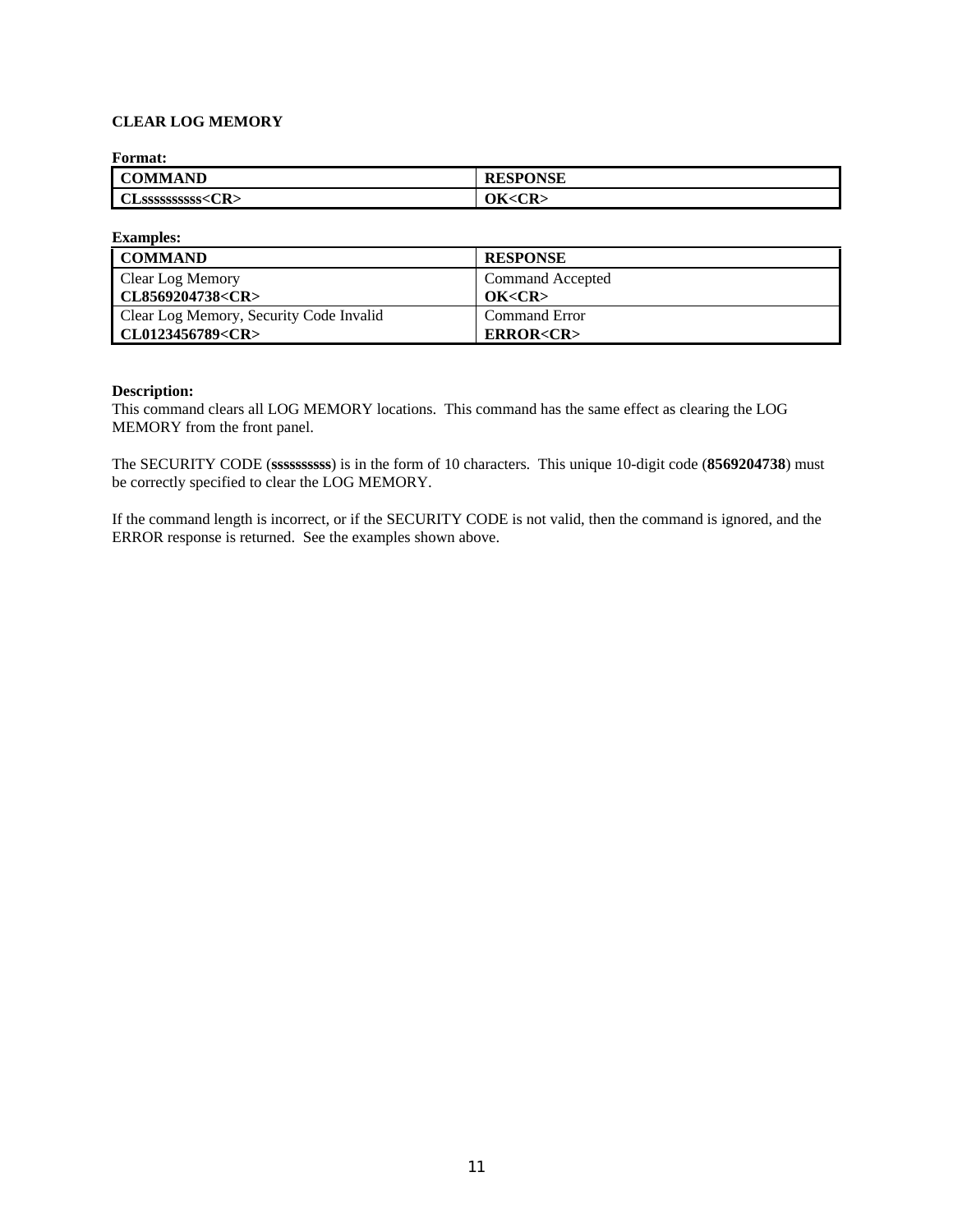## **DISPLAY BACKLIGHT**

**Format:**

| - -------      |                 |
|----------------|-----------------|
| <b>COMMAND</b> | <b>RESPONSE</b> |
| DB? < CR       | DBb < CR        |
| DBb <cr></cr>  | OK <cr></cr>    |

| <b>Examples:</b>                         |                       |
|------------------------------------------|-----------------------|
| <b>COMMAND</b>                           | <b>RESPONSE</b>       |
| Read Display Backlight Setting           | Display Backlight On  |
| DB? < CR                                 | DB1 < CR              |
| Select Display Backlight Off             | Command Accepted      |
| DB0 < CR                                 | OK < CR               |
| Select Invalid Display Backlight Setting | <b>Command Error</b>  |
| DB2 < CR                                 | <b>ERROR<cr></cr></b> |

### **Description:**

This command either reads or selects the DISPLAY BACKLIGHT setting.

The DISPLAY BACKLIGHT data (**b**) is in the form of 1 character in the range 0 to 1. The DISPLAY BACKLIGHT values are as follows:

**0** = Display Backlight Off

**1** = Display Backlight On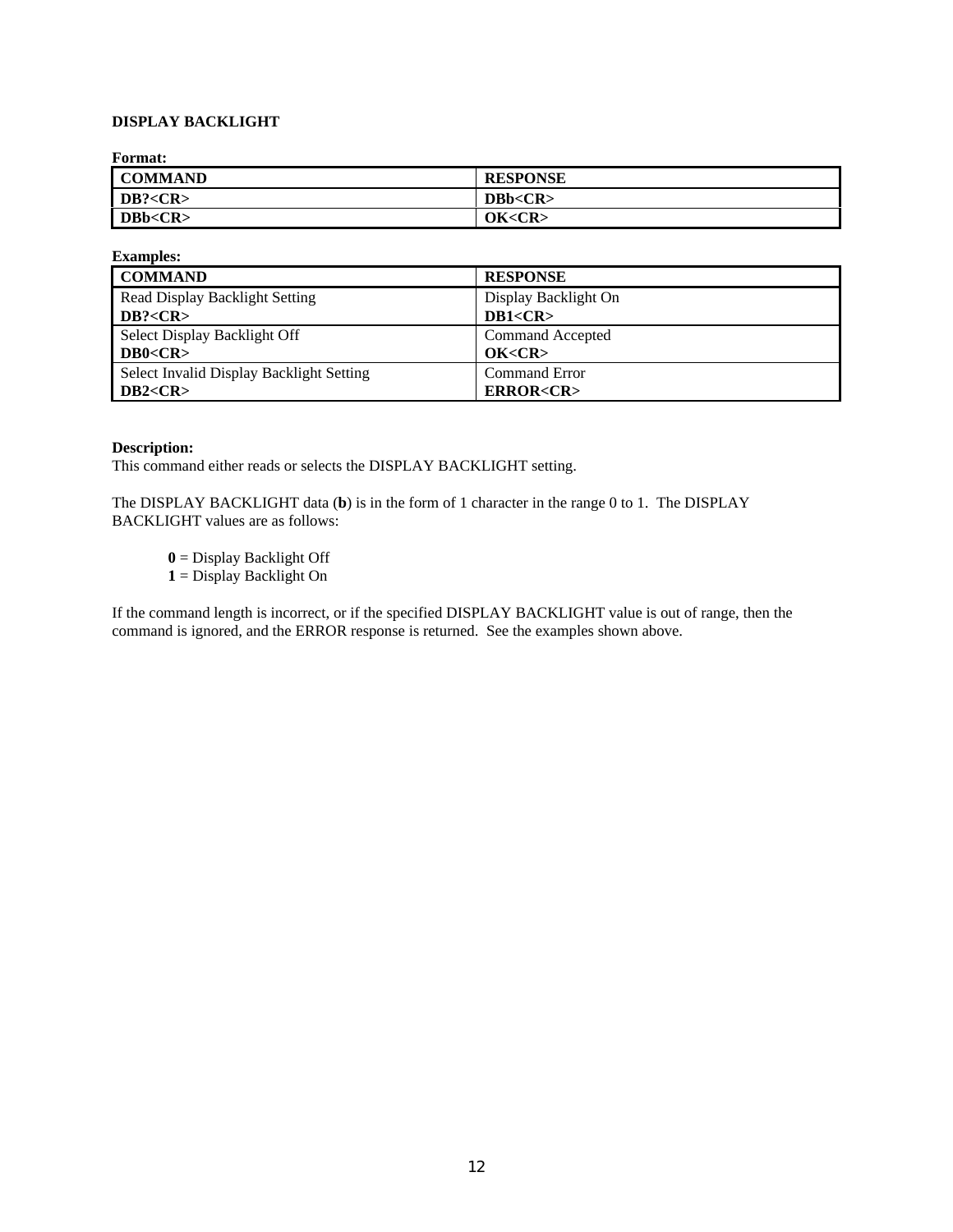# **DISPLAY CONTRAST**

**Format:**

| ---------      |                 |
|----------------|-----------------|
| <b>COMMAND</b> | <b>RESPONSE</b> |
| DC? < CR       | $DCCCR$         |
| DCcc <cr></cr> | OK < CR         |

| <b>Examples:</b>                               |                       |
|------------------------------------------------|-----------------------|
| <b>COMMAND</b>                                 | <b>RESPONSE</b>       |
| <b>Read Display Contrast Setting</b>           | Display Contrast 35   |
| DC? < CR                                       | DC35 < CR             |
| Select Display Contrast 41                     | Command Accepted      |
| DC41 < CR                                      | OK < CR               |
| <b>Select Invalid Display Contrast Setting</b> | <b>Command Error</b>  |
| DC64 < CR                                      | <b>ERROR<cr></cr></b> |

### **Description:**

This command either reads or selects the DISPLAY CONTRAST setting.

The DISPLAY CONTRAST data (**cc**) is in the form of 2 characters in the range 00 to 63.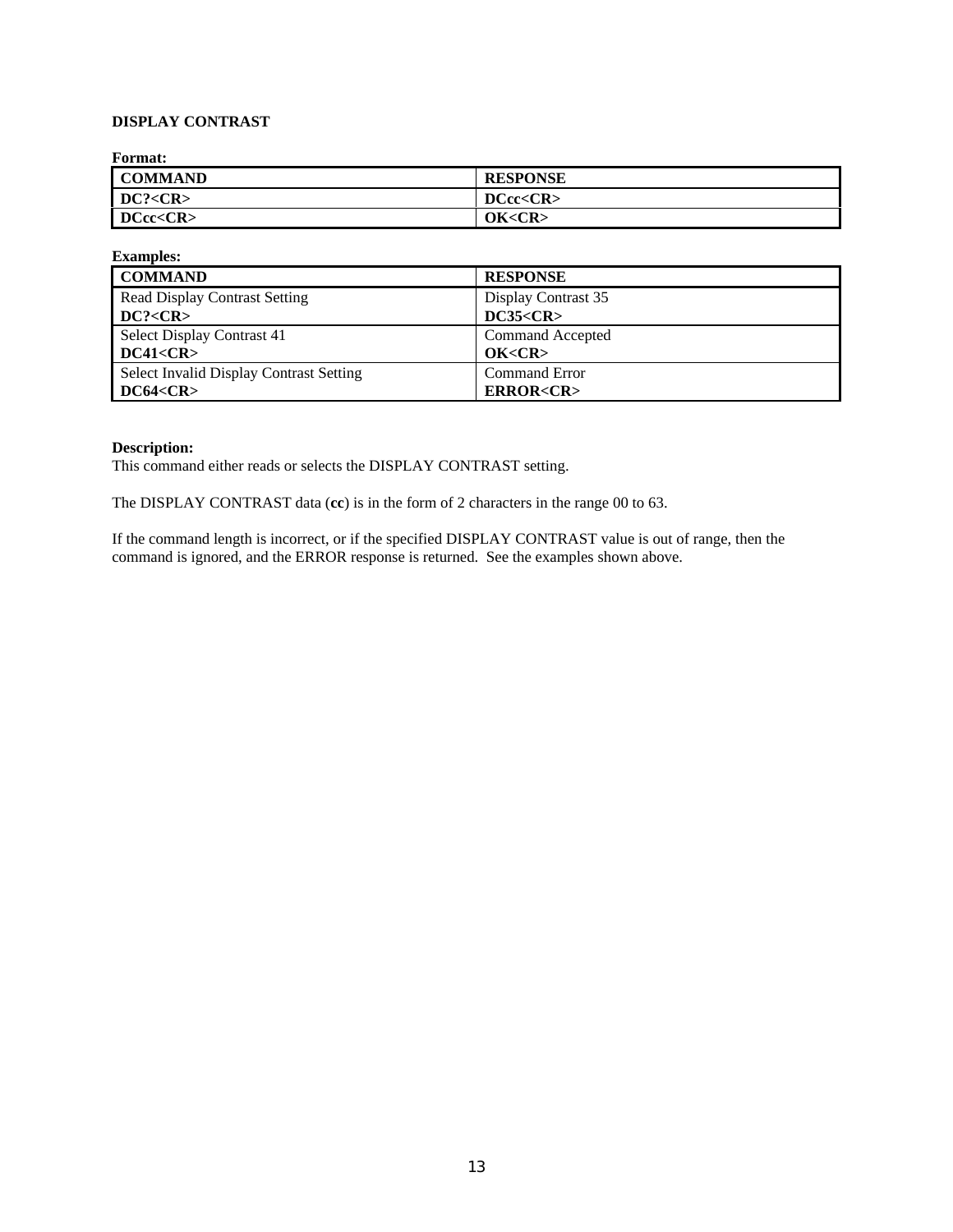# **DISPLAY POLARITY**

**Format:**

| ---------      |                 |
|----------------|-----------------|
| <b>COMMAND</b> | <b>RESPONSE</b> |
| DP? < CR       | DPp < CR        |
| DPp < CR       | OK < CR         |

| <b>Examples:</b>                        |                         |
|-----------------------------------------|-------------------------|
| <b>COMMAND</b>                          | <b>RESPONSE</b>         |
| Read Display Polarity Setting           | Display Polarity Normal |
| DP? < CR                                | DP0 < CR                |
| Select Reverse Display Polarity         | Command Accepted        |
| DP1 < CR                                | OK < CR                 |
| Select Invalid Display Polarity Setting | <b>Command Error</b>    |
| DP2 < CR                                | <b>ERROR<cr></cr></b>   |

#### **Description:**

This command either reads or selects the DISPLAY POLARITY setting.

The DISPLAY POLARITY data (**p**) is in the form of 1 character in the range 0 to 1. The DISPLAY POLARITY values are as follows:

**0** = Display Polarity Normal

**1** = Display Polarity Reverse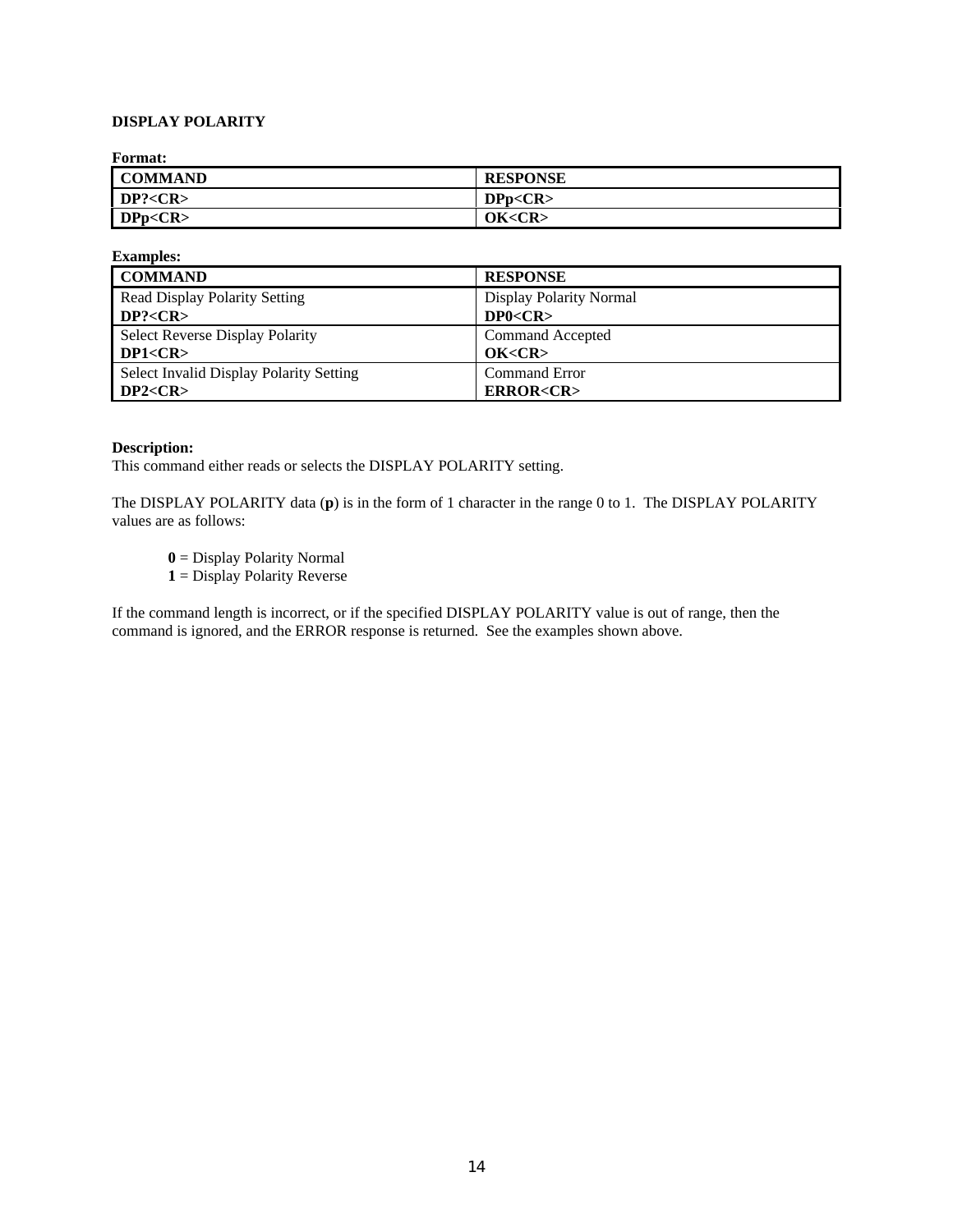# **FREQUENCY DISPLAY**

**Format:**

| - - - - - - - - - - |                 |
|---------------------|-----------------|
| <b>COMMAND</b>      | <b>RESPONSE</b> |
| FD? <cr></cr>       | FDd < CR        |
| FDd < CR            | OK < CR         |

| <b>Examples:</b>                         |                           |
|------------------------------------------|---------------------------|
| <b>COMMAND</b>                           | <b>RESPONSE</b>           |
| Read Frequency Display Setting           | Channel Frequency Display |
| FD? < CR                                 | FD0 < CR                  |
| Select Measured Frequency Display        | Command Accepted          |
| FD1 < CR                                 | OK < CR                   |
| Select Invalid Frequency Display Setting | <b>Command Error</b>      |
| FD2 < CR                                 | <b>ERROR<cr></cr></b>     |

### **Description:**

This command either reads or selects the FREQUENCY DISPLAY setting.

The FREQUENCY DISPLAY data (**d**) is in the form of 1 character in the range 0 to 1. The FREQUENCY DISPLAY values are as follows:

- **0** = Channel Frequency Display
- **1** = Measured Frequency Display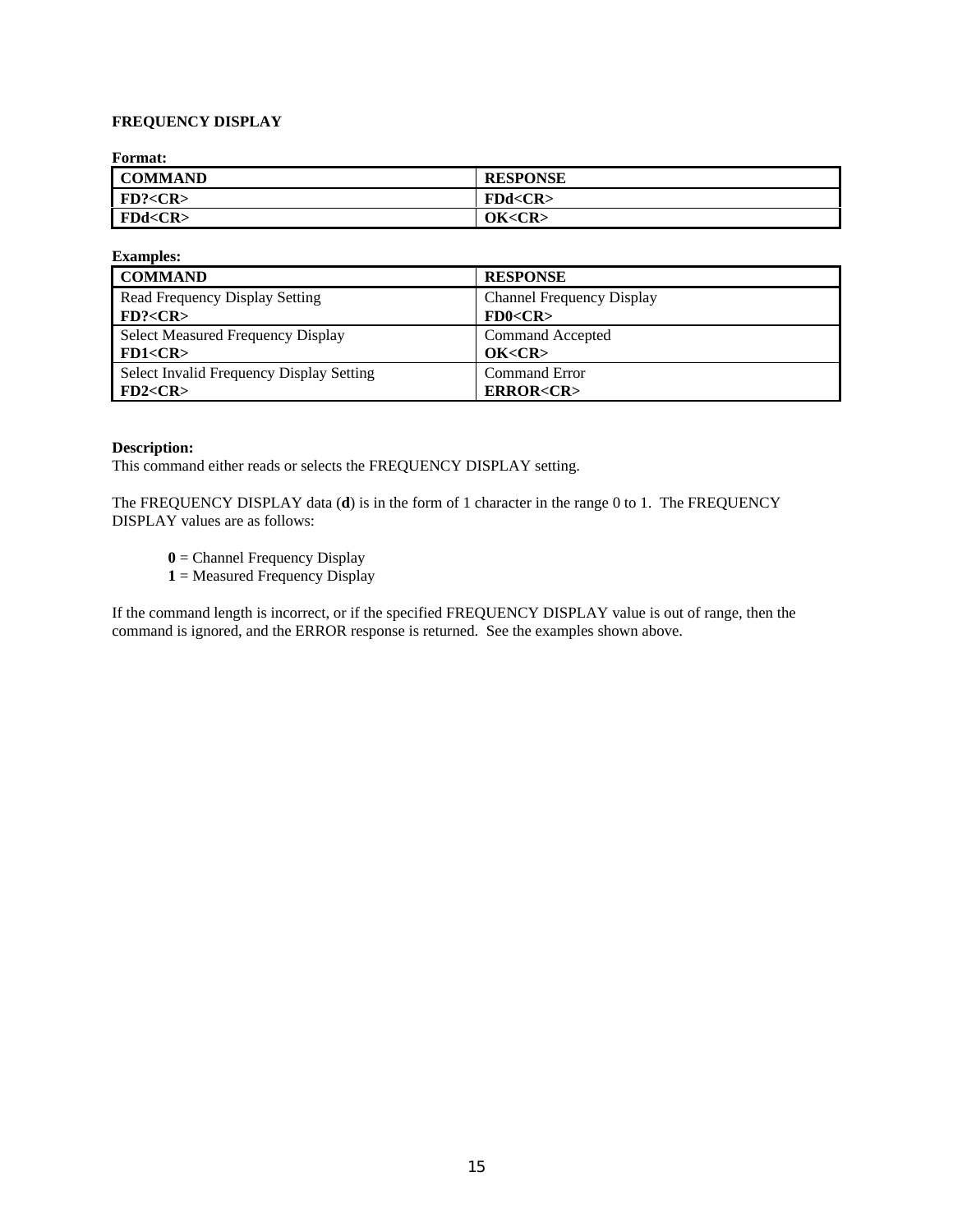# **FREQUENCY SPAN**

**Format:**

| <b>COMMAND</b>      | <b>RESPONSE</b> |
|---------------------|-----------------|
| FS? < CR            | FSS < CR        |
| <b>FSs<cr></cr></b> | OK <cr></cr>    |

| <b>Examples:</b>                     |                       |
|--------------------------------------|-----------------------|
| <b>COMMAND</b>                       | <b>RESPONSE</b>       |
| Read Frequency Span                  | 300 KHz Span          |
| FS? < CR                             | FS1 < CR              |
| Select 100 MHz Span                  | Command Accepted      |
| F <sub>S6</sub> <sub><b>CR</b></sub> | OK < CR               |
| Select Invalid Span                  | <b>Command Error</b>  |
| <b>FSA<cr></cr></b>                  | <b>ERROR<cr></cr></b> |

#### **Description:**

This command either reads or selects the FREQUENCY SPAN.

The FREQUENCY SPAN data (**s**) is in the form of 1 character in the range 0 to 9. The FREQUENCY SPAN values are as follows:

 $0 = 100$  KHz Span **1** = 300 KHz Span  $2 = 1$  MHz Span **3** = 3 MHz Span  $4 = 10$  MHz Span **5** = 30 MHz Span  $6 = 100$  MHz Span **7** = 300 MHz Span **8** = 1000 MHz Span **9** = 3000 MHz Span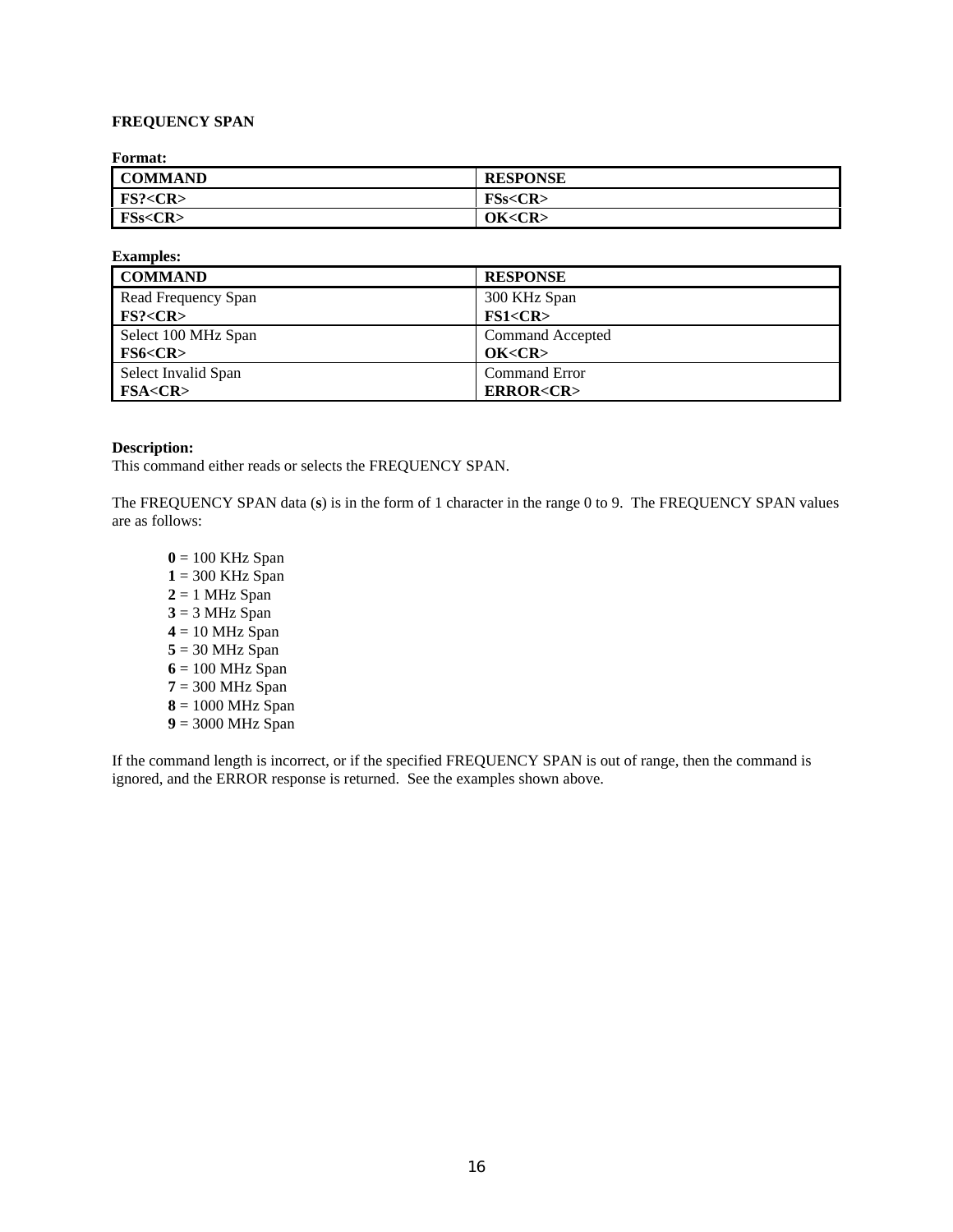## **HOLD**

**Format:**

| --------       |                 |
|----------------|-----------------|
| <b>COMMAND</b> | <b>RESPONSE</b> |
| HD? < CR       | H Dh < CR       |
| HD < CR        | OK < CR         |

| <b>Examples:</b>                   |                              |
|------------------------------------|------------------------------|
| <b>COMMAND</b>                     | <b>RESPONSE</b>              |
| Read HOLD function                 | <b>HOLD</b> function enabled |
| HD? < CR                           | HD1 < CR                     |
| Enable HOLD function (SWEEP mode)  | Command Accepted             |
| HD < CR                            | OK < CR                      |
| Toggle HOLD function (SCAN mode)   | Command Accepted             |
| HD < CR                            | OK < CR                      |
| Invalid HOLD function (other mode) | <b>Command Error</b>         |
| HD < CR                            | <b>ERROR<cr></cr></b>        |

### **Description:**

This command reads, enables, or toggles the HOLD function, depending on the current operating MODE. *This command is only valid in either SWEEP or SCAN mode.*

The HOLD data (**h**) is in the form of 1 character in the range 0 to 1. The HOLD values are as follows:

 $0 =$  Hold Disabled  $1 =$  Hold Enabled

If SWEEP mode is selected, then HOLD is enabled. If SCAN mode is selected, then HOLD is toggled.

If the command length is incorrect, or if neither SWEEP nor SCAN mode is selected, then the command is ignored, and the ERROR response is returned. See the examples shown above.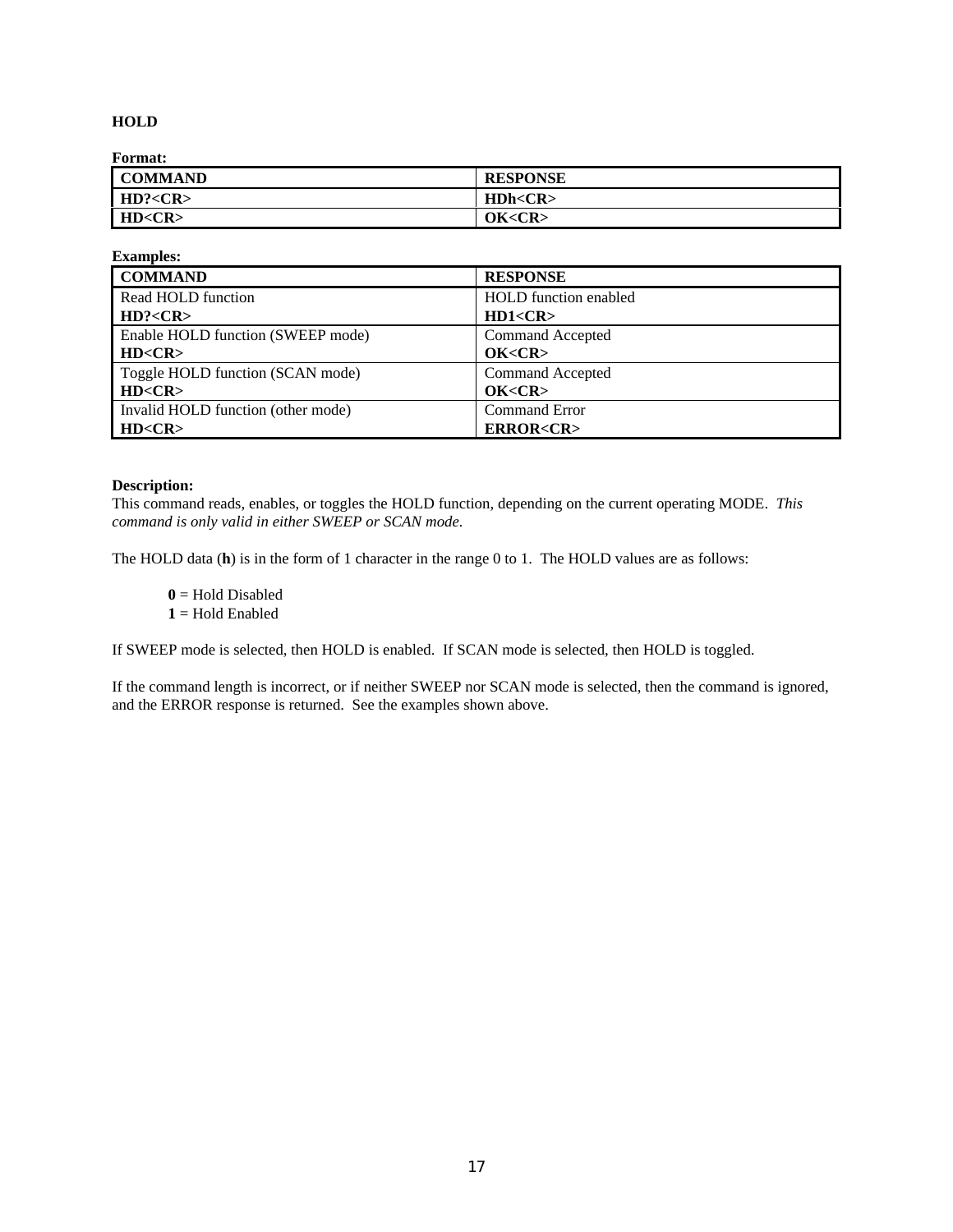## **IDENTIFICATION**

**Format:**

| <b>COMMAND</b>    | <b>RESPONSE</b>     |
|-------------------|---------------------|
| $ $ ID? <cr></cr> | IDpppddrrii< $CR$ > |

**Examples:**

| I COMMAND                       | <b>RESPONSE</b>                                                      |
|---------------------------------|----------------------------------------------------------------------|
| Read Identification Information | $\mid$ X Sweeper <sup>TM</sup> , Digital Board version 1.8, RF Board |
| $\blacksquare$ ID? <cr></cr>    | version 1.3, Interface version 1.1                                   |
|                                 | <b>IDXSW181311<cr></cr></b>                                          |

#### **Description:**

This command reads the IDENTIFICATION information.

The PRODUCT data (**ppp**) is in the form of 3 characters, which uniquely identify the product as follows:

 $\mathbf{XSW} = \mathbf{X}$  Sweeper<sup>TM</sup>

The DIGITAL BOARD VERSION data (**dd**) is in the form of 2 characters in the range 00 to 99, which indicate the current Digital Board software version.

The RF BOARD VERSION data (**rr**) is in the form of 2 characters in the range 00 to 99, which indicate the current RF Board software version.

The INTERFACE VERSION data (**ii**) is in the form of 2 characters in the range 00 to 99, which indicate the current Serial Interface version.

If the command length is incorrect, then the command is ignored, and the ERROR response is returned. See the examples shown above.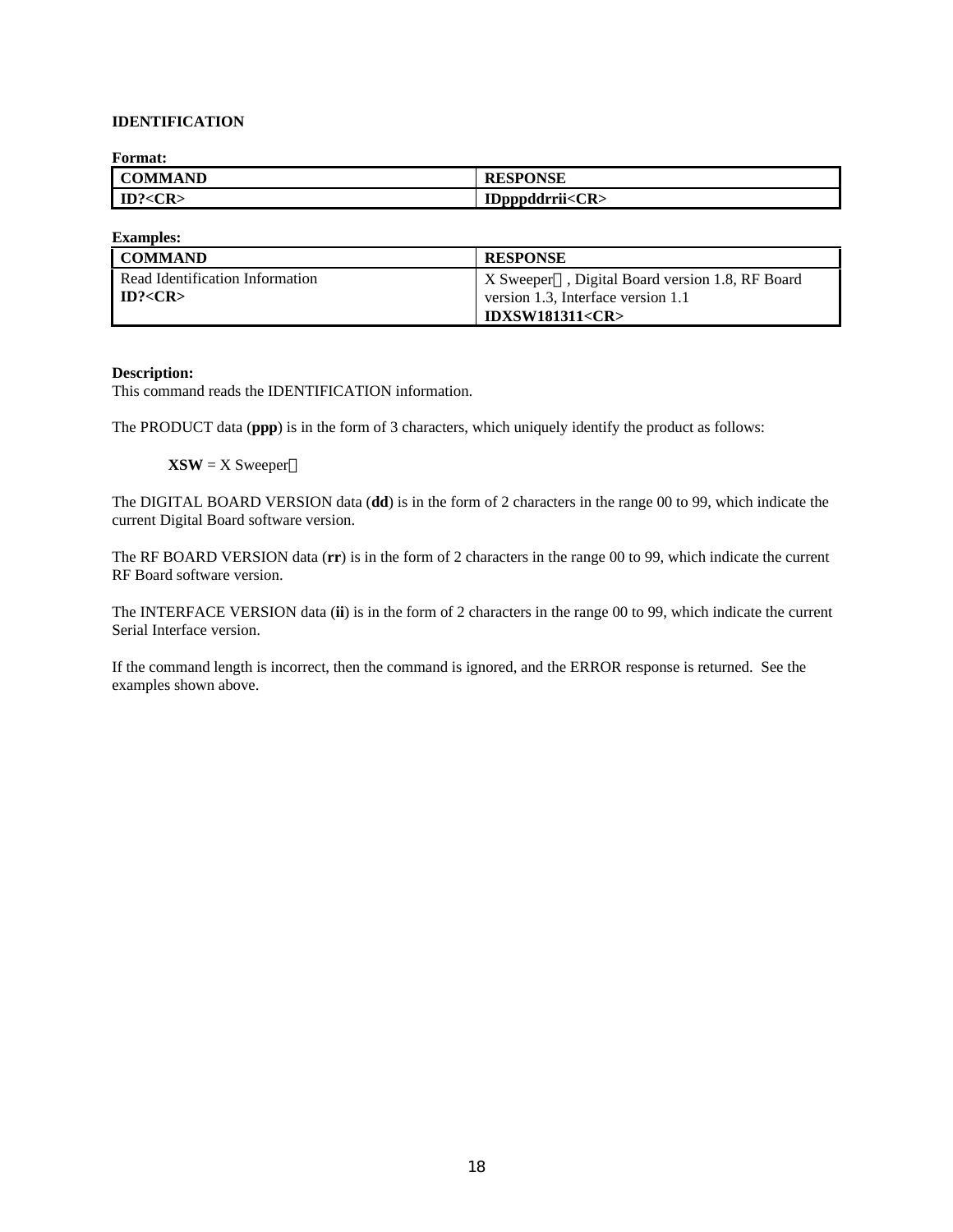# **LOG MEMORY COORDINATES**

| <b>Format:</b>     |                                  |
|--------------------|----------------------------------|
| <b>COMMAND</b>     | <b>RESPONSE</b>                  |
| LCmmmmm? <cr></cr> | LCaa:bb.bbc.ddd:ee.eef <cr></cr> |

| <b>Examples:</b>                         |                                                  |
|------------------------------------------|--------------------------------------------------|
| <b>COMMAND</b>                           | <b>RESPONSE</b>                                  |
| Read Coordinates from Log Memory 0       | 27 Deg., 48.92 Min. N., 86 Deg., 12.45 Min., W.  |
| LC00000? <cr></cr>                       | LC27:48.92N,086:12.45W <cr></cr>                 |
| Read Coordinates from Log Memory 1378    | 10 Deg., 31.05 Min. S., 143 Deg., 58.22 Min., E. |
| LC01378? <cr></cr>                       | LC10:31.05S,143:58.22E <cr></cr>                 |
| Read Coordinates from Invalid Log Memory | <b>Command Error</b>                             |
| LC22459? <cr></cr>                       | <b>ERROR<cr></cr></b>                            |

#### **Description:**

This command reads the COORDINATES stored in the specified LOG MEMORY location.

The specified LOG MEMORY data (**mmmmm**) is in the form of 5 characters. The specified LOG MEMORY must be in the range 00000 to 01918.

The LATITUDE DEGREES data (**aa**) is in the form of 2 characters in the range 00 to 90.

The LATITUDE MINUTES data (**bb.bb**) is in the form of 5 characters, including decimal point, in the range 00.00 to 59.99.

The LATITUDE HEMISPHERE data (**c**) is in the form of 1 character, where '**N**' represents North Latitude, and '**S**' represents South Latitude.

The LONGITUDE DEGREES data (**ddd**) is in the form of 3 characters in the range 000 to 180.

The LONGITUDE MINUTES data (**ee.ee**) is in the form of 5 characters, including decimal point, in the range 00.00 to 59.99.

The LONGITUDE HEMISPHERE data (**f**) is in the form of 1 character, where '**E**' represents East Longitude, and '**W**' represents West Longitude.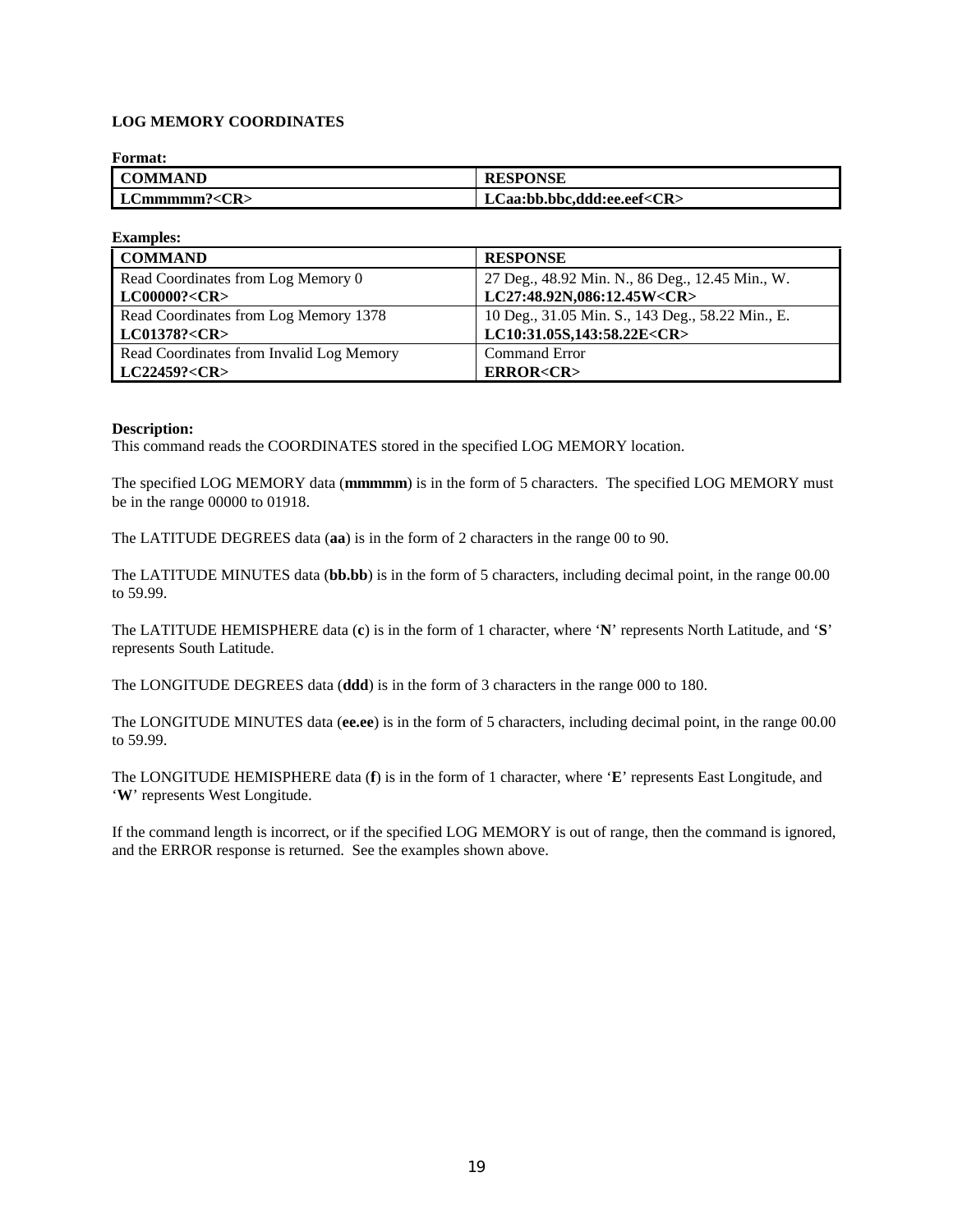# **LOG MEMORY FREQUENCY**

| <b>Format:</b> |                         |
|----------------|-------------------------|
| <b>COMMAND</b> | <b>RESPONSE</b>         |
| LFmmmm? < CR   | LFffff.ffffff <cr></cr> |

| <b>Examples:</b>                       |                         |
|----------------------------------------|-------------------------|
| <b>COMMAND</b>                         | <b>RESPONSE</b>         |
| Read Frequency from Log Memory 37      | 162.475 MHz             |
| LF00037? <cr></cr>                     | LF0162.475000 <cr></cr> |
| Read Frequency from Log Memory 1918    | 445.8125 MHz            |
| LF01918? <cr></cr>                     | LF0445.812500 <cr></cr> |
| Read Frequency from Invalid Log Memory | Command Error           |
| LF02561? <cr></cr>                     | <b>ERROR<cr></cr></b>   |

#### **Description:**

This command reads the FREQUENCY stored in the specified LOG MEMORY location.

The specified LOG MEMORY data (**mmmmm**) is in the form of 5 characters. The specified LOG MEMORY must be in the range 00000 to 01918.

The FREQUENCY data (**ffff.ffffff**) is in the form of 11 characters, including decimal point, and represents the frequency in megahertz. The specified FREQUENCY must be in the range 30 MHz to 3 GHz.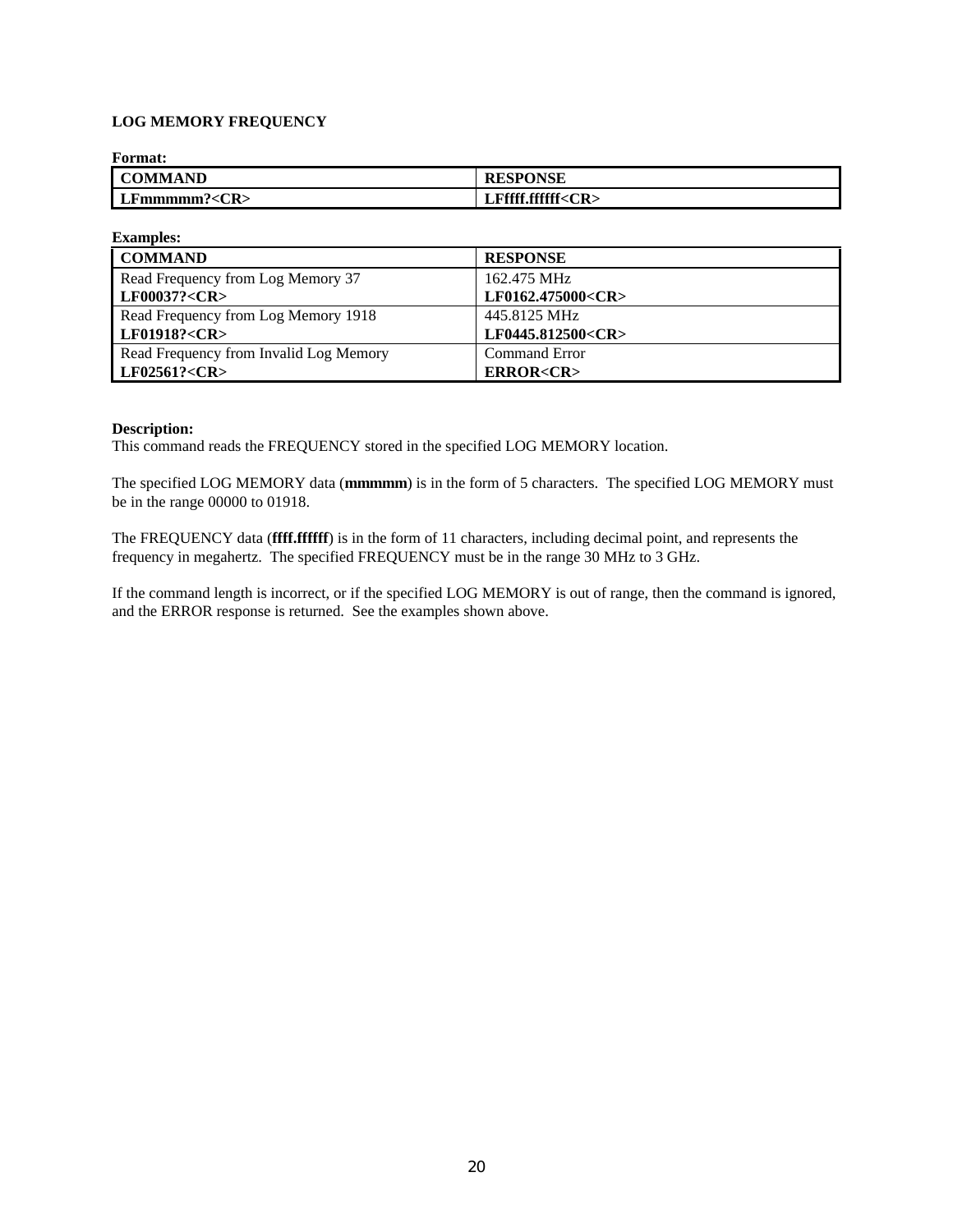# **LOG MEMORY**

**Format:**

| <b>COMMAND</b>     | <b>RESPONSE</b> |
|--------------------|-----------------|
| LM? < CR           | LMmmmm << R     |
| LMmmmm < <b>CR</b> | OK < CR         |

| <b>Examples:</b>             |                         |
|------------------------------|-------------------------|
| <b>COMMAND</b>               | <b>RESPONSE</b>         |
| Read Log Memory              | Memory 8                |
| LM? < CR                     | <b>LM00008<cr></cr></b> |
| Read Log Memory              | Memory 837              |
| LM? < CR                     | LM00837 <cr></cr>       |
| Select Log Memory 1862       | Command Accepted        |
| LM01862 <cr></cr>            | OK < CR                 |
| <b>Select Invalid Memory</b> | <b>Command Error</b>    |
| LM01919 <cr></cr>            | <b>ERROR<cr></cr></b>   |

#### **Description:**

This command either reads or selects the LOG MEMORY location.

The specified LOG MEMORY data (**mmmmm**) is in the form of 5 characters in the range 00000 to 01918, or to the highest non-empty log memory location, whichever is less.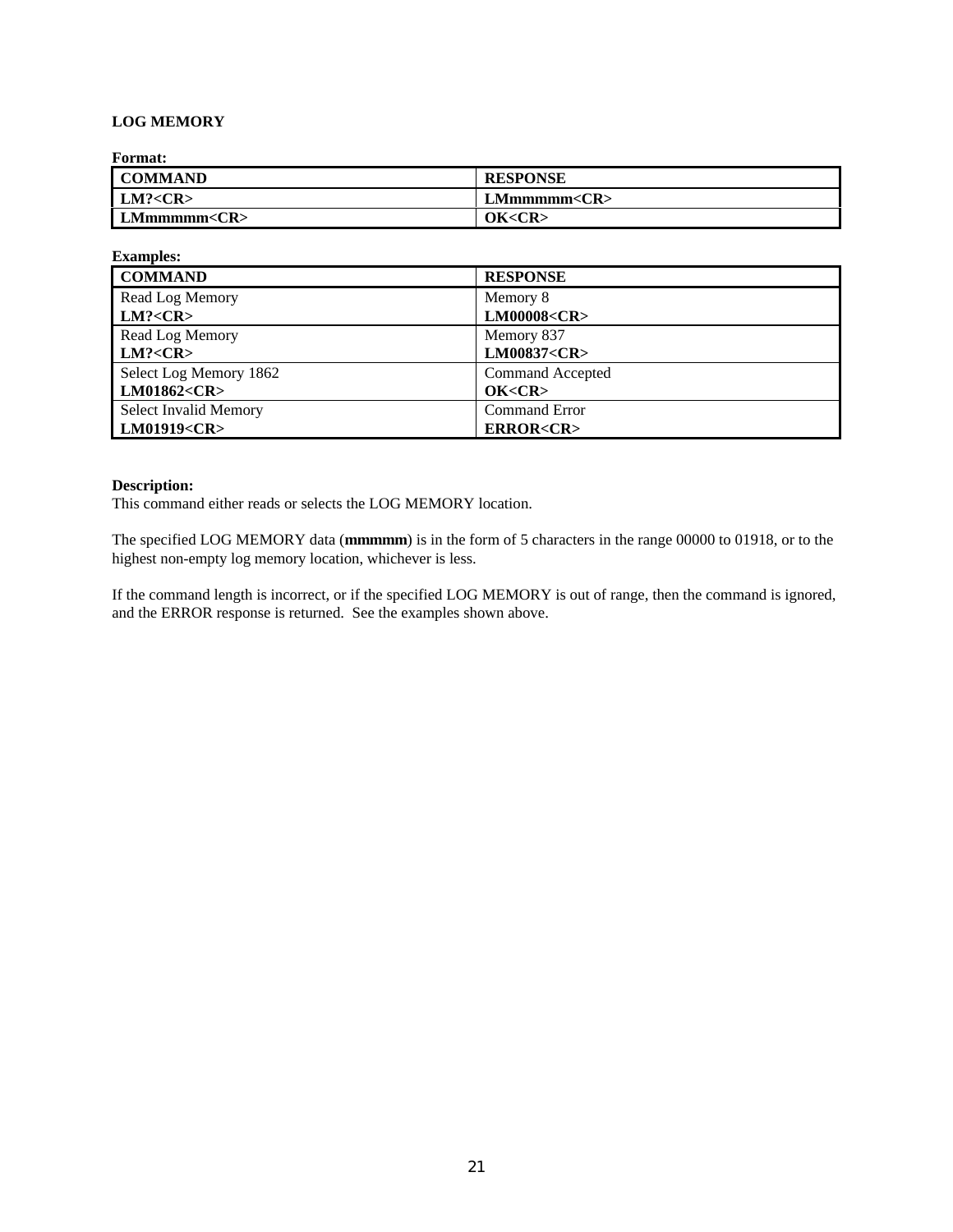# **LOCKOUT**

**Format:**

| ---------      |                                    |
|----------------|------------------------------------|
| <b>COMMAND</b> | <b>RESPONSE</b>                    |
| LO < CR        | ОK·<br>$\mathcal{L}$ D $\sim$<br>w |

| <b>Examples:</b>                           |                       |
|--------------------------------------------|-----------------------|
| <b>COMMAND</b>                             | <b>RESPONSE</b>       |
| Initiate LOCKOUT function (SWEEP, SCAN, or | Command Accepted      |
| MEMORY mode)                               | OK < CR               |
| LO < CR                                    |                       |
| Invalid LOCKOUT function (other mode)      | Command Error         |
| LO < CR                                    | <b>ERROR<cr></cr></b> |

#### **Description:**

This command initiates the LOCKOUT function. *This command is only valid in SWEEP, SCAN, or MEMORY mode.*

In SWEEP mode, a LOCKOUT locks out the active frequency, clears the HOLD function, and resumes sweeping. In SCAN mode, a LOCKOUT locks out the active frequency, and resumes scanning. In MEMORY mode, a LOCKOUT toggles the LOCKOUT status of the currently selected MEMORY in the currently selected BANK.

If the command length is incorrect, or if SWEEP, SCAN, or MEMORY mode is not selected, then the command is ignored, and the ERROR response is returned. See the examples shown above.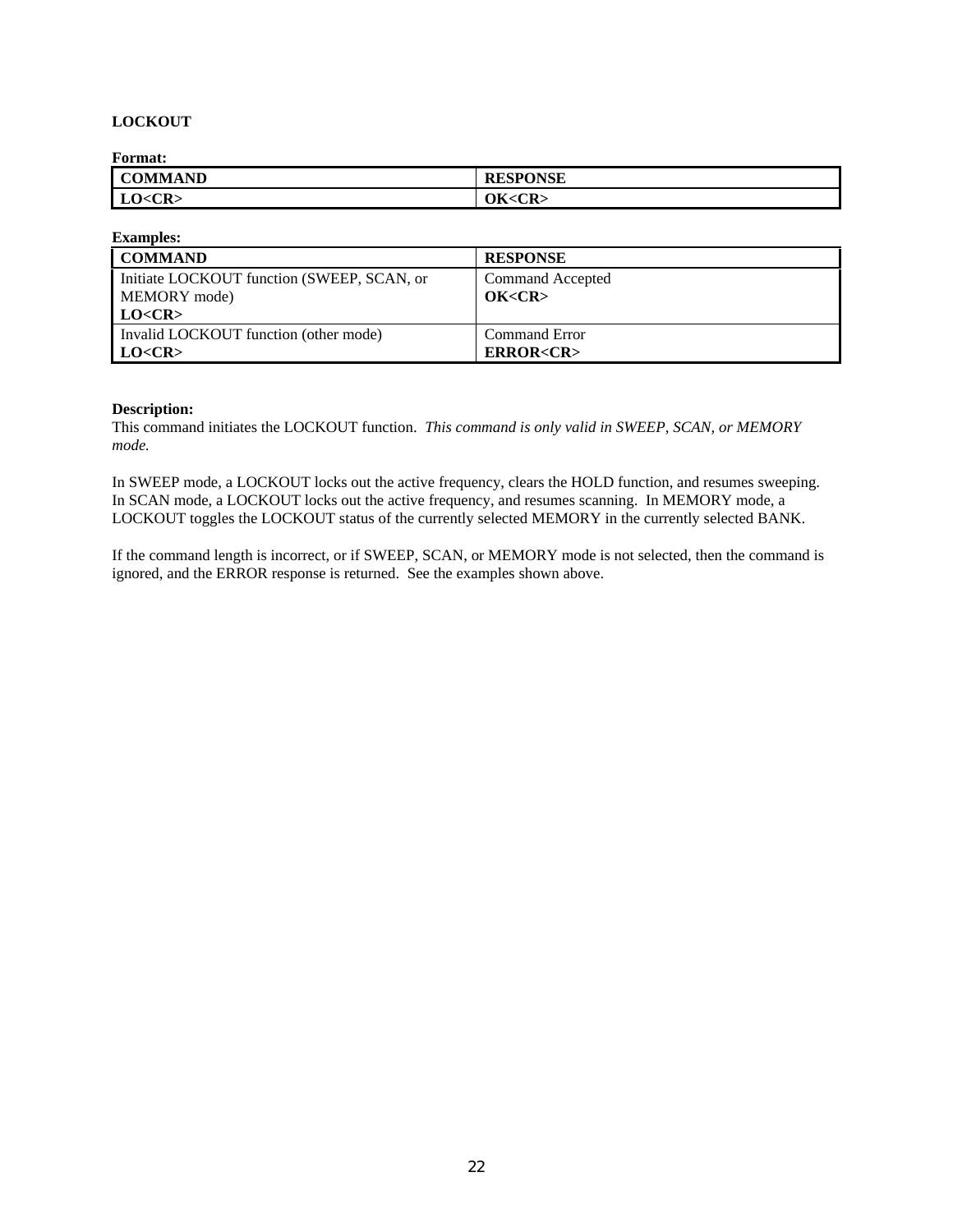# **LOG MEMORY SIGNAL STRENGTH**

# **Format: COMMAND RESPONSE** LSmmmmm?<CR><br> **LSss<CR>**

| <b>Examples:</b>                             |                       |
|----------------------------------------------|-----------------------|
| <b>COMMAND</b>                               | <b>RESPONSE</b>       |
| Read Signal Strength from Log Memory 185     | 38 Bargraph Segments  |
| <b>LS00185?<cr></cr></b>                     | LS38 < CR             |
| Read Signal Strength from Log Memory 614     | 43 Bargraph Segments  |
| LS00614? <cr></cr>                           | LS43 < CR             |
| Read Signal Strength from Invalid Log Memory | <b>Command Error</b>  |
| LS95637? <cr></cr>                           | <b>ERROR<cr></cr></b> |

### **Description:**

This command reads the SIGNAL STRENGTH stored in the specified LOG MEMORY location.

The specified LOG MEMORY data (**mmmmm**) is in the form of 5 characters. The specified LOG MEMORY must be in the range 00000 to 01918.

The SIGNAL STRENGTH data (**ss**) is in the form of 2 characters in the range 00 to 50, and represents the number of bargraph segments displayed.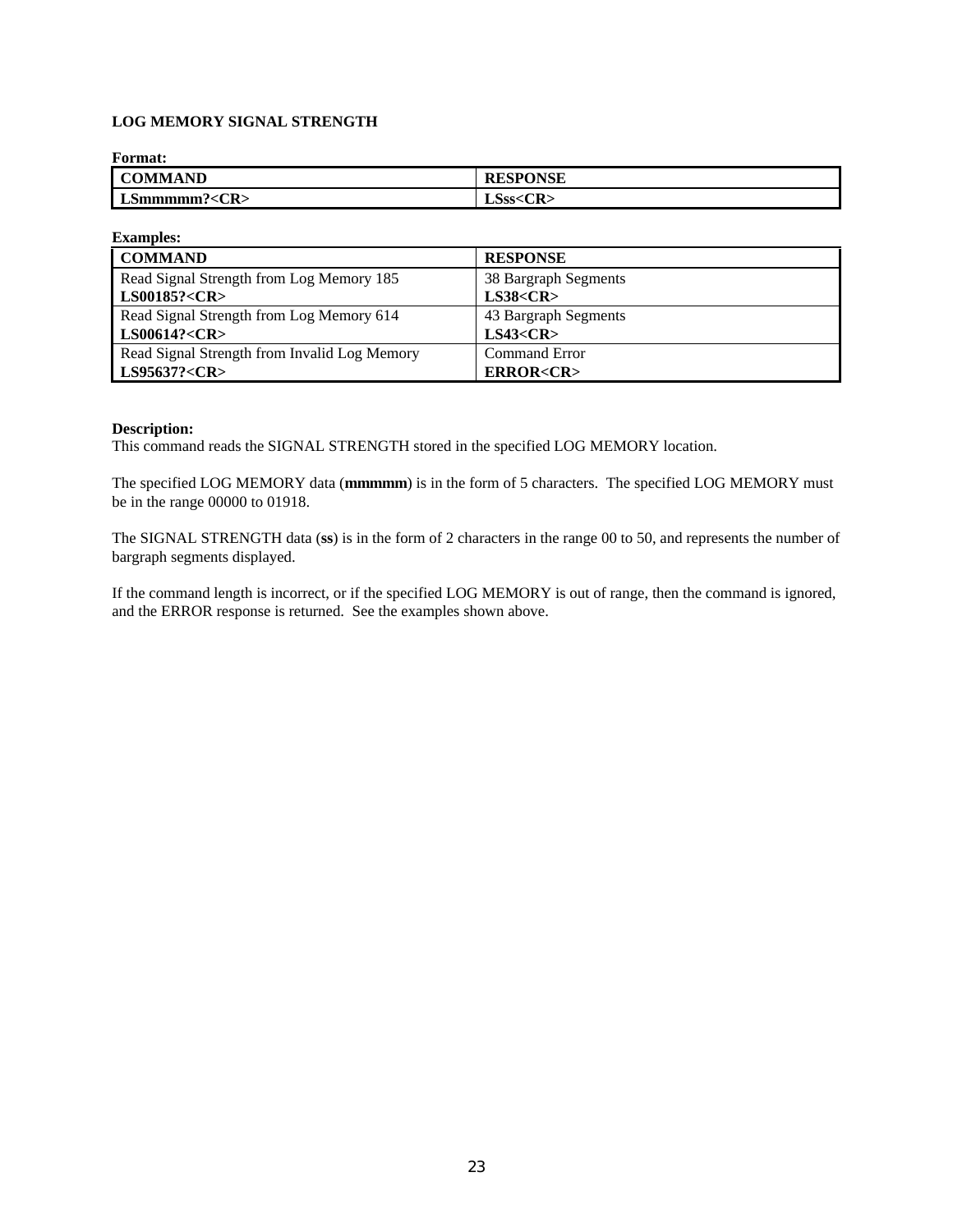# **LOG MEMORY TIME / DATE**

| <b>Format:</b>       |                                   |
|----------------------|-----------------------------------|
| <b>COMMAND</b>       | <b>RESPONSE</b>                   |
| LThmmmm? < <b>CR</b> | LThh:mm:ss,w,nn-dd-yyyy <cr></cr> |

| <b>Examples:</b>                       |                                    |
|----------------------------------------|------------------------------------|
| <b>COMMAND</b>                         | <b>RESPONSE</b>                    |
| Read Time/Date from Log Memory 16      | 16:50:14, Thursday , June 26, 2003 |
| LT00016? <cr></cr>                     | LT16:50:14,4,06-26-2003 <cr></cr>  |
| Read Time/Date from Log Memory 1506    | 8:13:58, Sunday , May 4, 2003      |
| LT01506? <cr></cr>                     | LT08:13:58,0,05-04-2003 <cr></cr>  |
| Read Time/Date from Invalid Log Memory | <b>Command Error</b>               |
| LT32589? <cr></cr>                     | <b>ERROR<cr></cr></b>              |

#### **Description:**

This command reads the TIME/DATE stored in the specified LOG MEMORY location.

The specified LOG MEMORY data (**mmmmm**) is in the form of 5 characters. The specified LOG MEMORY must be in the range 00000 to 01918.

The HOURS data (**hh**) is in the form of 2 characters in 24-hour time format in the range 00 to 23.

The MINUTES data (**mm**) is in the form of 2 characters in the range 00 to 59.

The SECONDS data (**ss**) is in the form of 2 characters in the range 00 to 59.

The WEEKDAY data (**w**) is in the form of 1 character in the range 0 to 6, where 0 represents Sunday.

The MONTH data (**nn**) is in the form of 2 characters in the range 01 to 12.

The DAY data (**dd**) is in the form of 2 characters in the range 01 to 31.

The YEAR data (**yyyy**) is in the form of 4 characters in the range 2000 to 2099.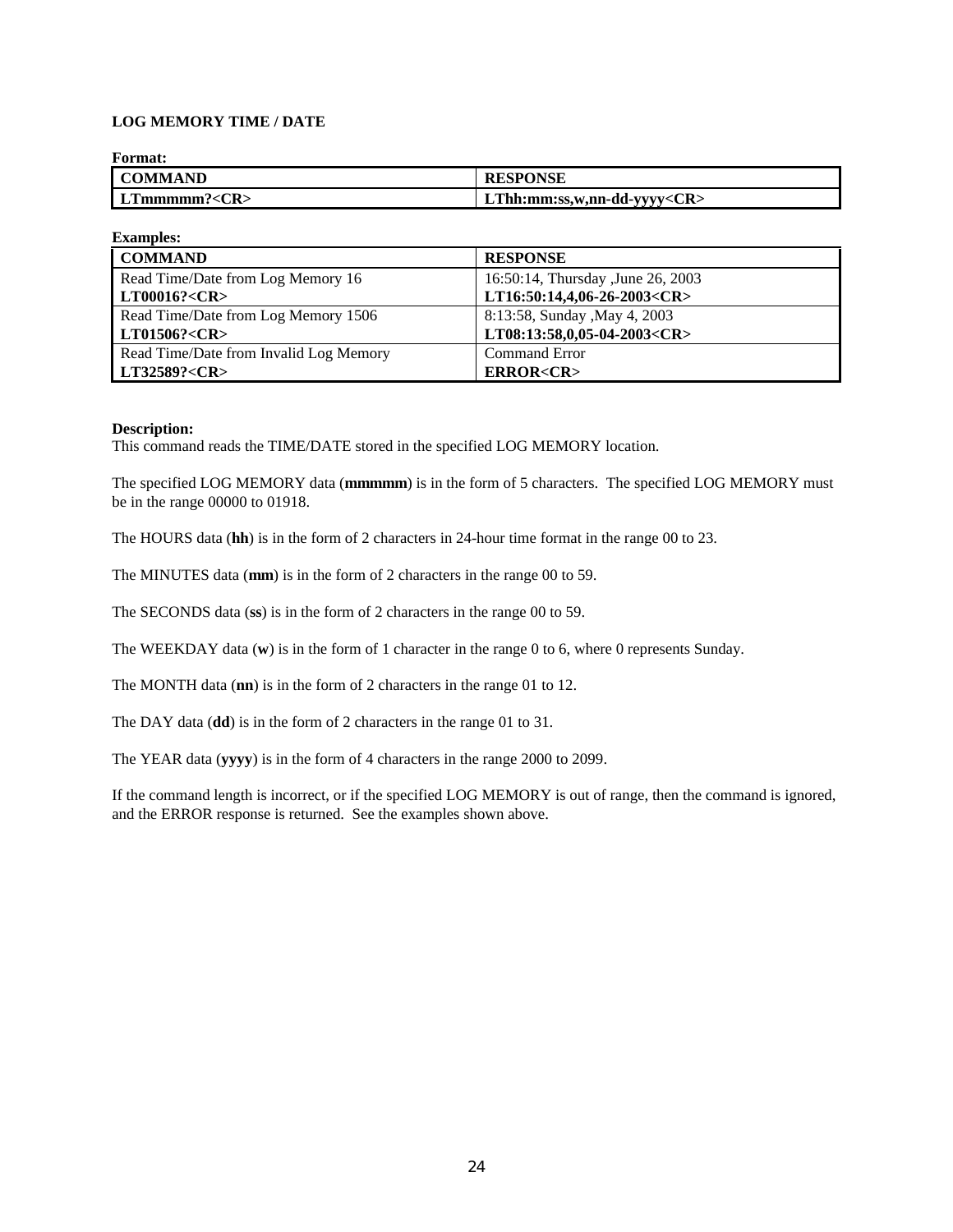### **MEMORY COORDINATES**

| <b>Format:</b>       |                                  |
|----------------------|----------------------------------|
| <b>COMMAND</b>       | <b>RESPONSE</b>                  |
| MCbbmmm? < <b>CR</b> | MCaa:bb.bbc.ddd:ee.eef <cr></cr> |

| <b>Examples:</b>                        |                                                  |
|-----------------------------------------|--------------------------------------------------|
| <b>COMMAND</b>                          | <b>RESPONSE</b>                                  |
| Read Coordinates from Bank 0, Memory 0  | 27 Deg., 48.92 Min. N., 86 Deg., 12.45 Min., W.  |
| <b>MC00000?<cr></cr></b>                | MC27:48.92N,086:12.45W <cr></cr>                 |
| Read Coordinates from Bank 9, Memory 78 | 10 Deg., 31.05 Min. S., 143 Deg., 58.22 Min., E. |
| <b>MC09078?<cr></cr></b>                | MC10:31.05S,143:58.22E <cr></cr>                 |
| Read Coordinates from Invalid Bank      | <b>Command Error</b>                             |
| MC31085? <cr></cr>                      | <b>ERROR<cr></cr></b>                            |

#### **Description:**

This command reads the COORDINATES stored in the specified BANK and MEMORY.

The specified BANK data (**bb**) is in the form of 2 characters. The specified BANK must be in the range 00 to 09.

The specified MEMORY data (**mmm**) is in the form of 3 characters. The specified MEMORY must be in the range 000 to 099.

The LATITUDE DEGREES data (**aa**) is in the form of 2 characters in the range 00 to 90.

The LATITUDE MINUTES data (**bb.bb**) is in the form of 5 characters, including decimal point, in the range 00.00 to 59.99.

The LATITUDE HEMISPHERE data (**c**) is in the form of 1 character, where '**N**' represents North Latitude, and '**S**' represents South Latitude.

The LONGITUDE DEGREES data (**ddd**) is in the form of 3 characters in the range 000 to 180.

The LONGITUDE MINUTES data (**ee.ee**) is in the form of 5 characters, including decimal point, in the range 00.00 to 59.99.

The LONGITUDE HEMISPHERE data (**f**) is in the form of 1 character, where '**E**' represents East Longitude, and '**W**' represents West Longitude.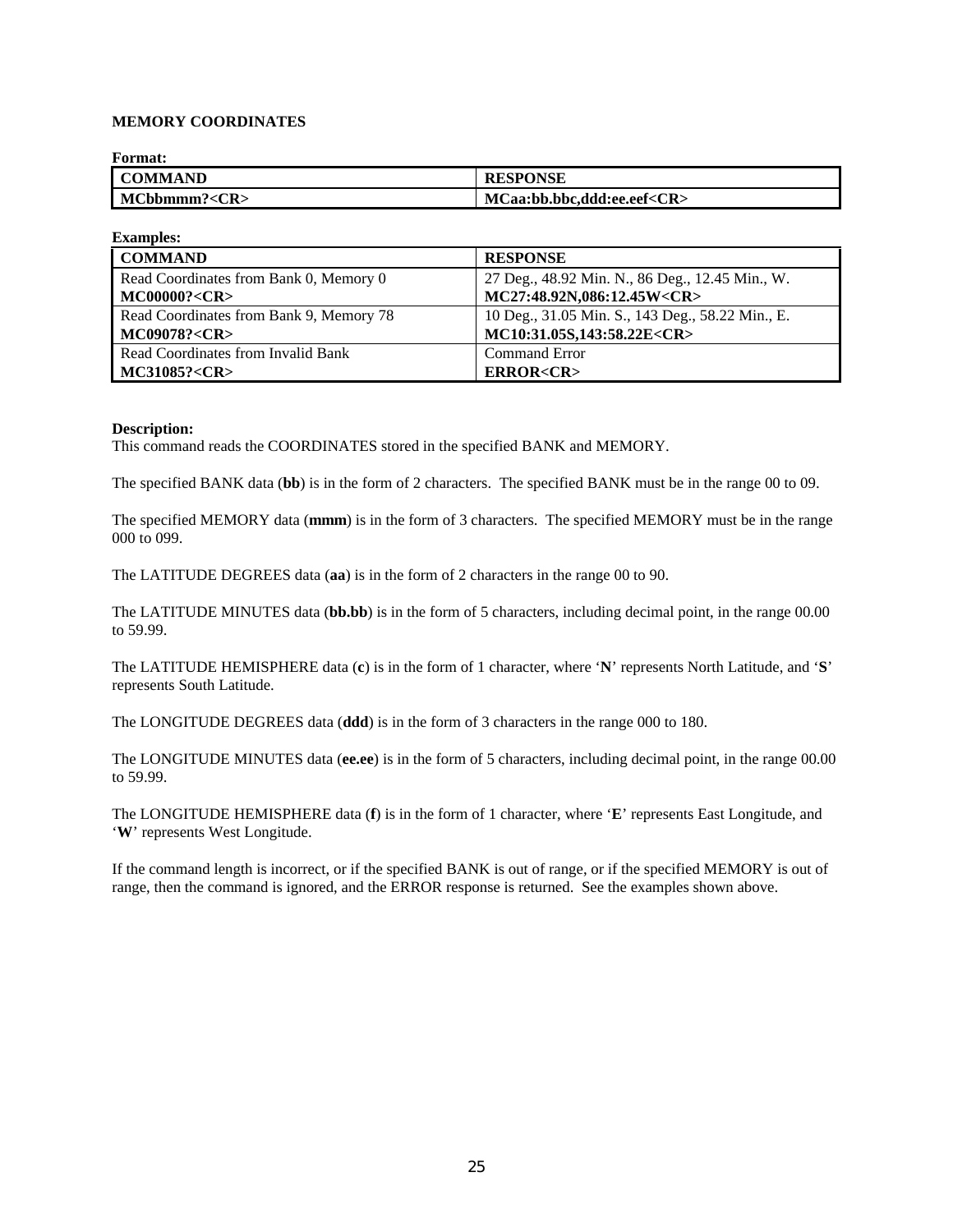## **MODE**

**Format:**

| --------       |                 |
|----------------|-----------------|
| <b>COMMAND</b> | <b>RESPONSE</b> |
| MD? < CR       | MDm < CR        |
| MDm < CR       | OK <cr></cr>    |

| <b>Examples:</b>    |                       |
|---------------------|-----------------------|
| <b>COMMAND</b>      | <b>RESPONSE</b>       |
| Read Mode           | <b>SWEEP Mode</b>     |
| MD? < CR            | MD0 < CR              |
| Read Mode           | <b>MEMORY Mode</b>    |
| MD? < CR            | MD2 < CR              |
| Select VFO Mode     | Command Accepted      |
| MD3 < CR            | OK < CR               |
| Select Invalid Mode | <b>Command Error</b>  |
| MD7 < CR            | <b>ERROR<cr></cr></b> |

### **Description:**

This command either reads or selects the MODE.

The MODE data (**m**) is in the form of 1 character in the range 0 to 6. The MODE values are as follows:

 = SWEEP Mode = SCAN Mode = MEMORY Mode  $3 = VFO Mode$  = GPS Mode = LOG MEMORY Mode = SETUP Mode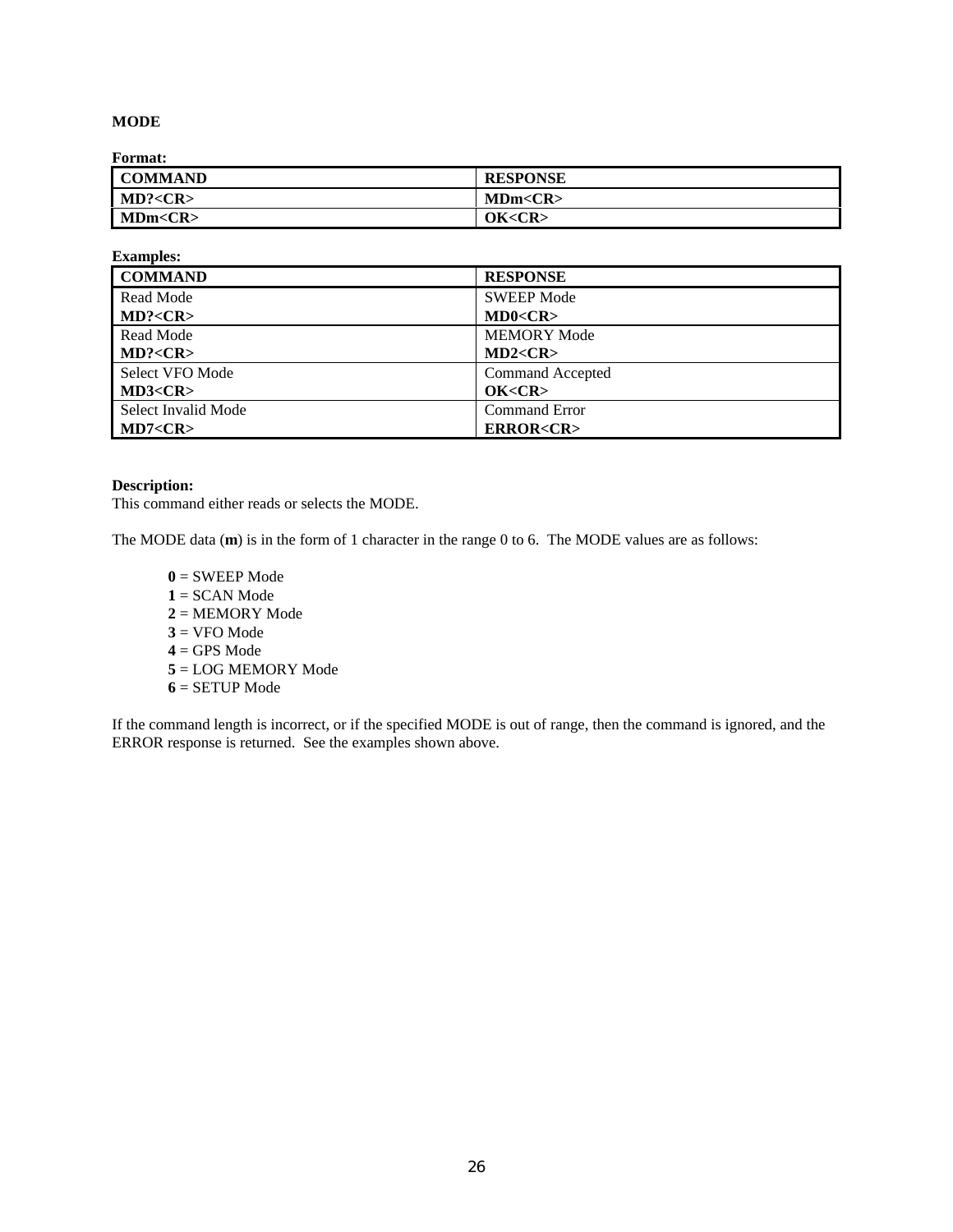### **MEMORY FREQUENCY**

| <b>Format:</b>            |                         |
|---------------------------|-------------------------|
| I COMMAND                 | <b>RESPONSE</b>         |
| IMFbbnmm? < <b>CR</b>     | MFffff.ffffff <cr></cr> |
| MFbbffff.ffffff <cr></cr> | OK < CR                 |

| <b>Examples:</b>                             |                         |
|----------------------------------------------|-------------------------|
| <b>COMMAND</b>                               | <b>RESPONSE</b>         |
| Read Frequency from Bank 2, Memory 37        | 162.475 MHz             |
| <b>MF02037?<cr></cr></b>                     | MF0162.475000 <cr></cr> |
| Read Frequency from Invalid Bank             | Command Error           |
| <b>MF23076?<cr></cr></b>                     | <b>ERROR<cr></cr></b>   |
| Write Frequency 442.6875 MHz to Bank 8       | Command Accepted        |
| MF080442.687500 <cr></cr>                    | OK < CR                 |
| Write Invalid Frequency 26.450 MHz to Bank 5 | <b>Command Error</b>    |
| MF050026.450000 <cr></cr>                    | <b>ERROR<cr></cr></b>   |

#### **Description:**

This command either reads the FREQUENCY stored in the specified BANK and MEMORY, or writes the specified FREQUENCY to the next available MEMORY in the specified BANK.

The specified BANK data (**bb**) is in the form of 2 characters. The specified BANK must be in the range 00 to 09.

The specified MEMORY data (**mmm**) is in the form of 3 characters. The specified MEMORY must be in the range 000 to 099.

The FREQUENCY data (**ffff.ffffff**) is in the form of 11 characters, including decimal point, and represents the frequency in megahertz. The specified FREQUENCY must be in the range 30 MHz to 3 GHz.

If the command length is incorrect, or if the specified BANK is out of range, or if the specified MEMORY is out of range, or if the specified FREQUENCY is out of range, or if the specified BANK is full, then the command is ignored, and the ERROR response is returned. See the examples shown above.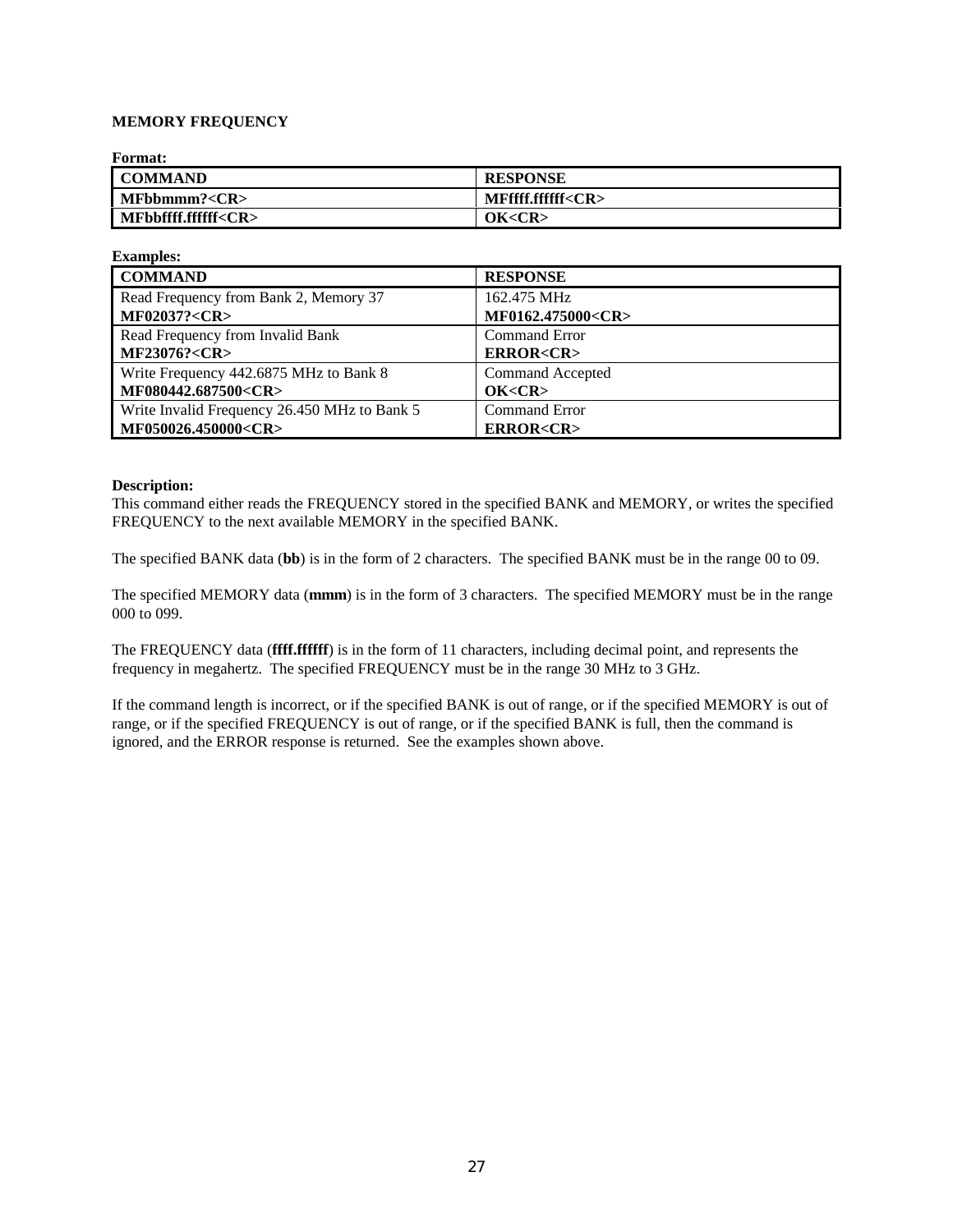### **MEMORY HITS**

**Format:**

| rormat:            |                    |
|--------------------|--------------------|
| <b>COMMAND</b>     | <b>RESPONSE</b>    |
| MHbbmmm? <cr></cr> | $MHhhhh < CR \geq$ |

**Examples: COMMAND RESPONSE** Read Hits from Bank 6, Memory 42 **MH06042?<CR>** 6,158 Hits **MH06158<CR>** Read Hits from Invalid Bank **MH26081?<CR>** Command Error **ERROR<CR>**

#### **Description:**

This command reads the HITS stored in the specified BANK and MEMORY.

The specified BANK data (**bb**) is in the form of 2 characters. The specified BANK must be in the range 00 to 09.

The specified MEMORY data (**mmm**) is in the form of 3 characters. The specified MEMORY must be in the range 000 to 099.

The HITS data (**hhhhh**) is in the form of 5 characters, and represents the number of HITS in the range 0 to 65,535.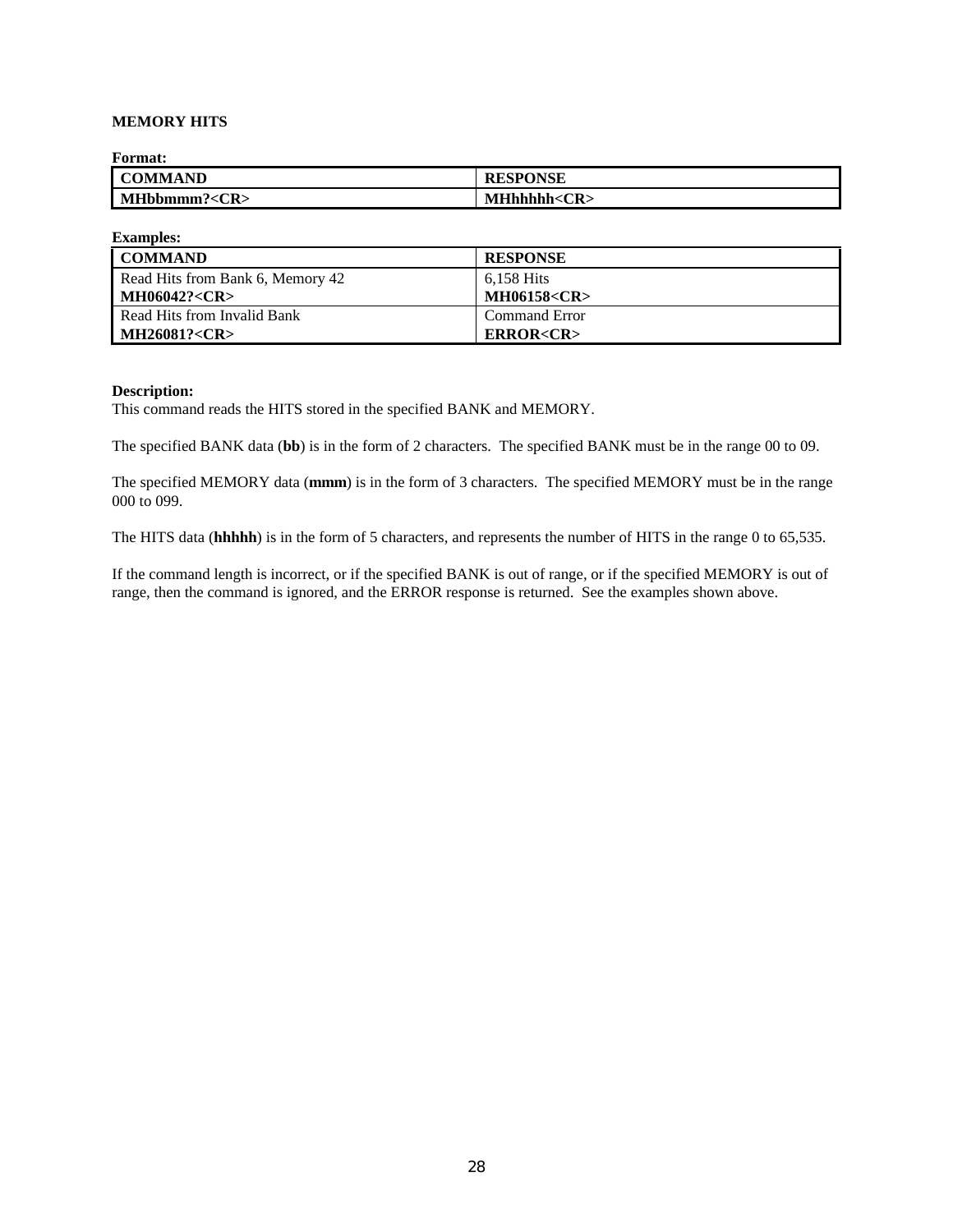# **MEMORY LOCKOUT STATUS**

| <b>Format:</b>       |                 |
|----------------------|-----------------|
| <b>COMMAND</b>       | <b>RESPONSE</b> |
| MLbbnmm? < <b>CR</b> | MLs < CR        |

| <b>Examples:</b>                           |                       |
|--------------------------------------------|-----------------------|
| <b>COMMAND</b>                             | <b>RESPONSE</b>       |
| Read Lockout Status from Bank 4, Memory 0  | Not Locked Out        |
| <b>ML04000?<cr></cr></b>                   | ML0 < CR              |
| Read Lockout Status from Bank 7, Memory 99 | Locked Out            |
| <b>ML07099?<cr></cr></b>                   | ML1 < CR              |
| Read Lockout Status from Invalid Bank      | <b>Command Error</b>  |
| <b>ML21032?<cr></cr></b>                   | <b>ERROR<cr></cr></b> |

#### **Description:**

This command reads the LOCKOUT STATUS stored in the specified BANK and MEMORY.

The specified BANK data (**bb**) is in the form of 2 characters. The specified BANK must be in the range 00 to 09.

The specified MEMORY data (**mmm**) is in the form of 3 characters. The specified MEMORY must be in the range 000 to 099.

The LOCKOUT STATUS data (**s**) is in the form of 1 character, where '**0**' indicates that the associated frequency is not locked out, and '**1**' indicates that the associated frequency is locked out.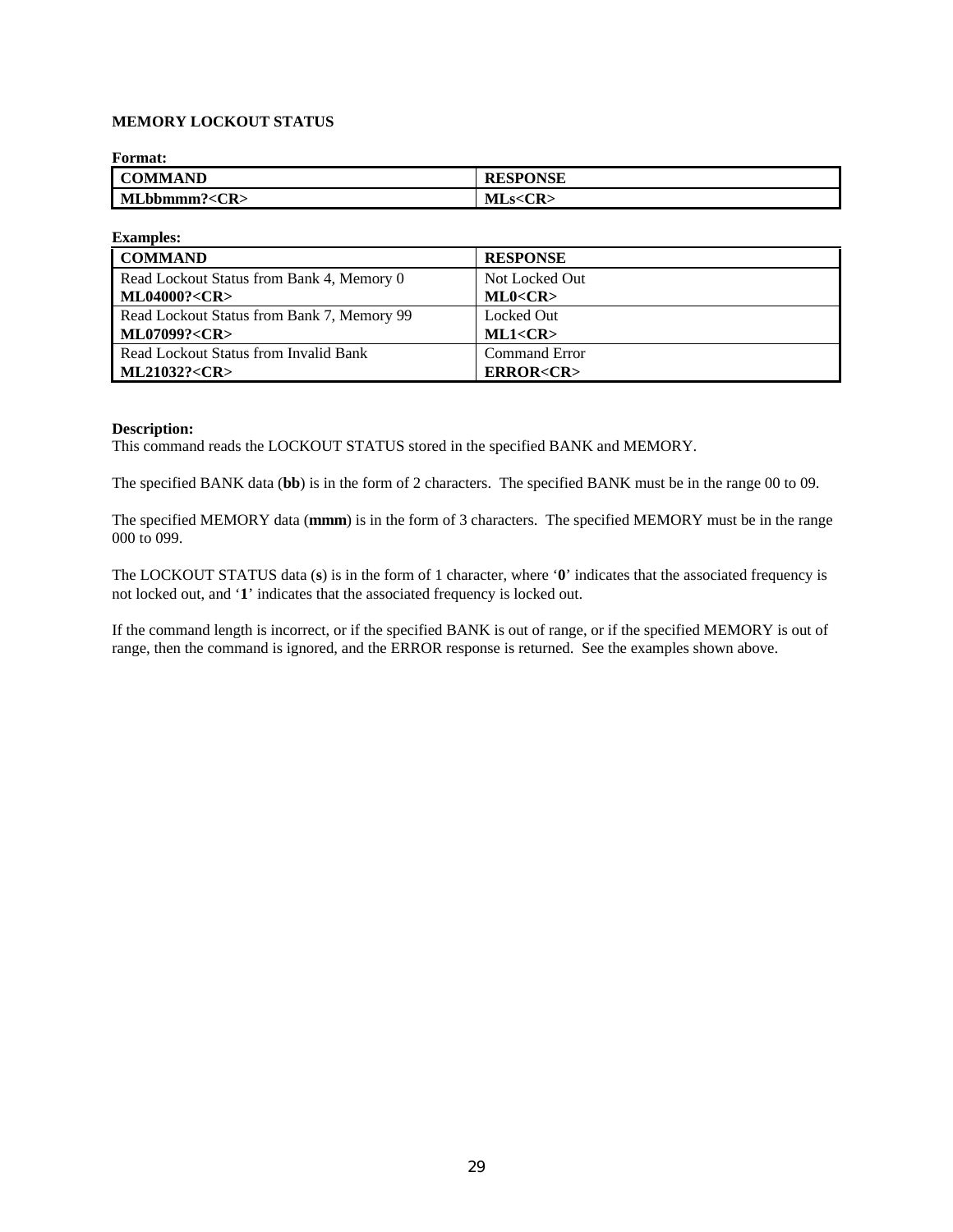# **MEMORY SIGNAL STRENGTH**

| <b>Format:</b>     |                 |
|--------------------|-----------------|
| <b>COMMAND</b>     | <b>RESPONSE</b> |
| MSbbmmm? <cr></cr> | MSss < CR       |

| <b>Examples:</b>                           |                       |
|--------------------------------------------|-----------------------|
| <b>COMMAND</b>                             | <b>RESPONSE</b>       |
| Read Signal Strength from Bank 1, Memory 5 | 38 Bargraph Segments  |
| <b>MS01005?<cr></cr></b>                   | MS38 < CR             |
| Read Signal Strength from Invalid Bank     | <b>Command Error</b>  |
| <b>MS20013?<cr></cr></b>                   | <b>ERROR<cr></cr></b> |

#### **Description:**

This command reads the SIGNAL STRENGTH stored in the specified BANK and MEMORY.

The specified BANK data (**bb**) is in the form of 2 characters. The specified BANK must be in the range 00 to 09.

The specified MEMORY data (**mmm**) is in the form of 3 characters. The specified MEMORY must be in the range 000 to 099.

The SIGNAL STRENGTH data (**ss**) is in the form of 2 characters in the range 00 to 50, and represents the number of bargraph segments displayed.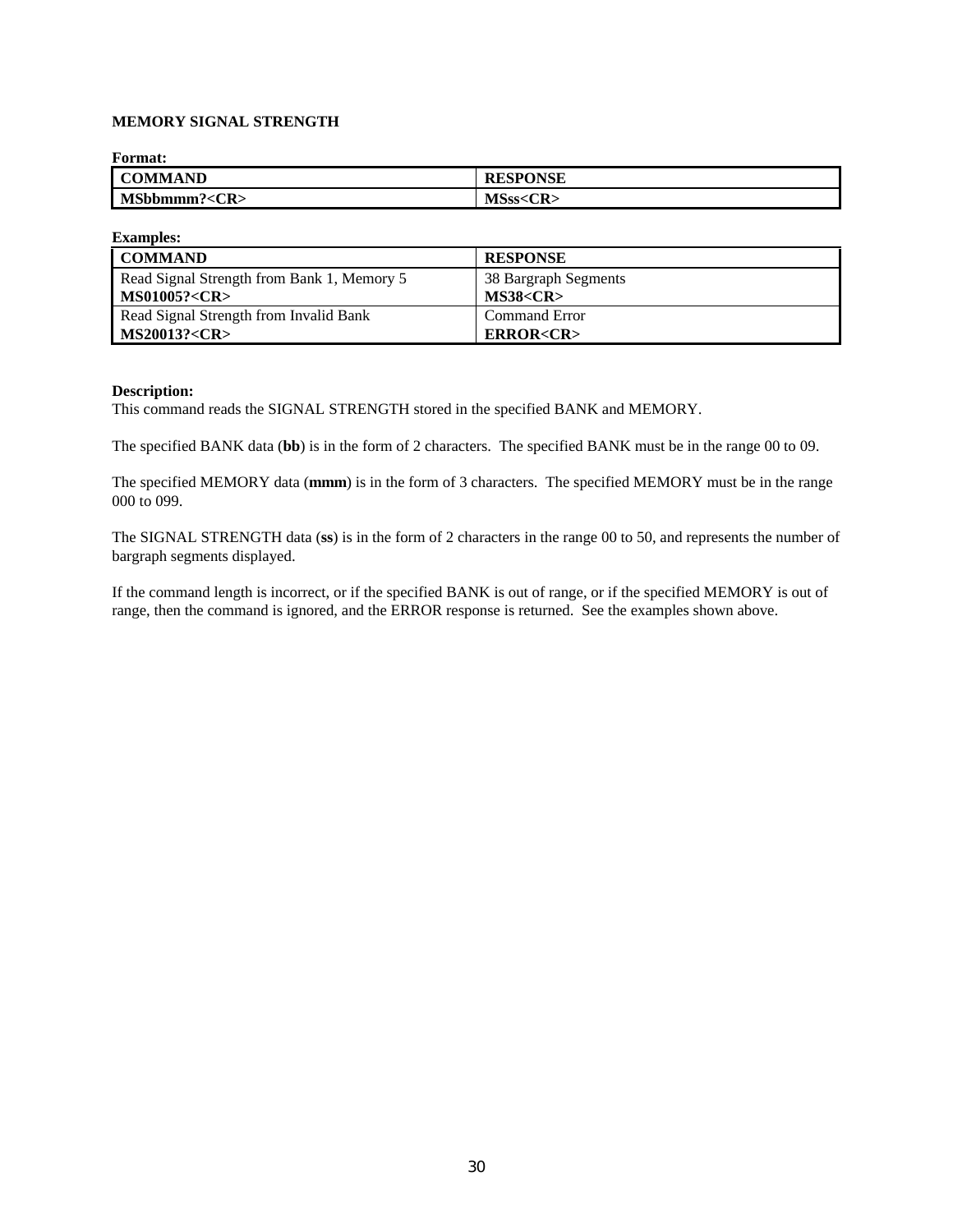## **MEMORY TIME / DATE**

| <b>Format:</b> |                                   |
|----------------|-----------------------------------|
| <b>COMMAND</b> | <b>RESPONSE</b>                   |
| MTbbmmm? < CR  | MThh:mm:ss,w,nn-dd-yyyy <cr></cr> |

| <b>Examples:</b>                      |                                    |
|---------------------------------------|------------------------------------|
| <b>COMMAND</b>                        | <b>RESPONSE</b>                    |
| Read Time/Date from Bank 2, Memory 6  | 16:50:14, Thursday , June 26, 2003 |
| <b>MT02006?<cr></cr></b>              | MT16:50:14,4,06-26-2003 <cr></cr>  |
| Read Time/Date from Bank 9, Memory 30 | 8:13:58, Sunday , May 4, 2003      |
| <b>MT09030?<cr></cr></b>              | MT08:13:58,0,05-04-2003 <cr></cr>  |
| Read Time/Date from Invalid Bank      | <b>Command Error</b>               |
| <b>MT25001?<cr></cr></b>              | <b>ERROR<cr></cr></b>              |

#### **Description:**

This command reads the TIME/DATE stored in the specified BANK and MEMORY.

The specified BANK data (**bb**) is in the form of 2 characters. The specified BANK must be in the range 00 to 09.

The specified MEMORY data (**mmm**) is in the form of 3 characters. The specified MEMORY must be in the range 000 to 099.

The HOURS data (**hh**) is in the form of 2 characters in 24-hour time format in the range 00 to 23.

The MINUTES data (**mm**) is in the form of 2 characters in the range 00 to 59.

The SECONDS data (**ss**) is in the form of 2 characters in the range 00 to 59.

The WEEKDAY data (**w**) is in the form of 1 character in the range 0 to 6, where 0 represents Sunday.

The MONTH data (**nn**) is in the form of 2 characters in the range 01 to 12.

The DAY data (**dd**) is in the form of 2 characters in the range 01 to 31.

The YEAR data (**yyyy**) is in the form of 4 characters in the range 2000 to 2099.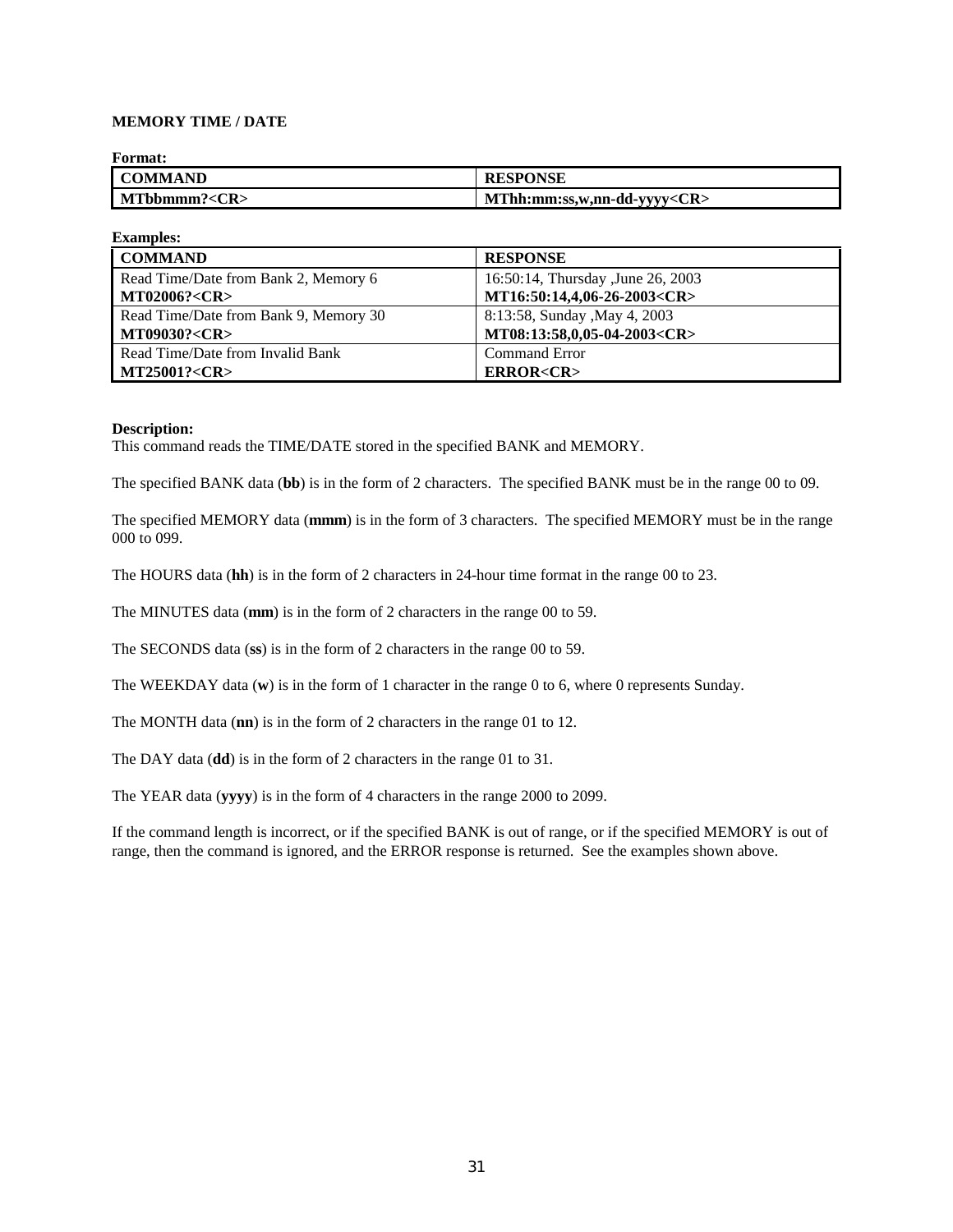# **MEMORY**

**Format:**

| <b>COMMAND</b>  | <b>RESPONSE</b>  |
|-----------------|------------------|
| MY? < CR        | MYmm < <b>CR</b> |
| MYmmm <cr></cr> | OK <cr></cr>     |

| <b>Examples:</b>             |                       |
|------------------------------|-----------------------|
| <b>COMMAND</b>               | <b>RESPONSE</b>       |
| Read Memory                  | Memory 8              |
| MY? < CR                     | <b>MY008<cr></cr></b> |
| <b>Read Memory</b>           | Memory 37             |
| MY? < CR                     | <b>MY037<cr></cr></b> |
| Select Memory 62             | Command Accepted      |
| <b>MY062<cr></cr></b>        | OK < CR               |
| <b>Select Invalid Memory</b> | <b>Command Error</b>  |
| MY09B <cr></cr>              | <b>ERROR<cr></cr></b> |

# **Description:**

This command either reads or selects the MEMORY.

The specified MEMORY data (**mmm**) is in the form of 3 characters in the range 000 to 099.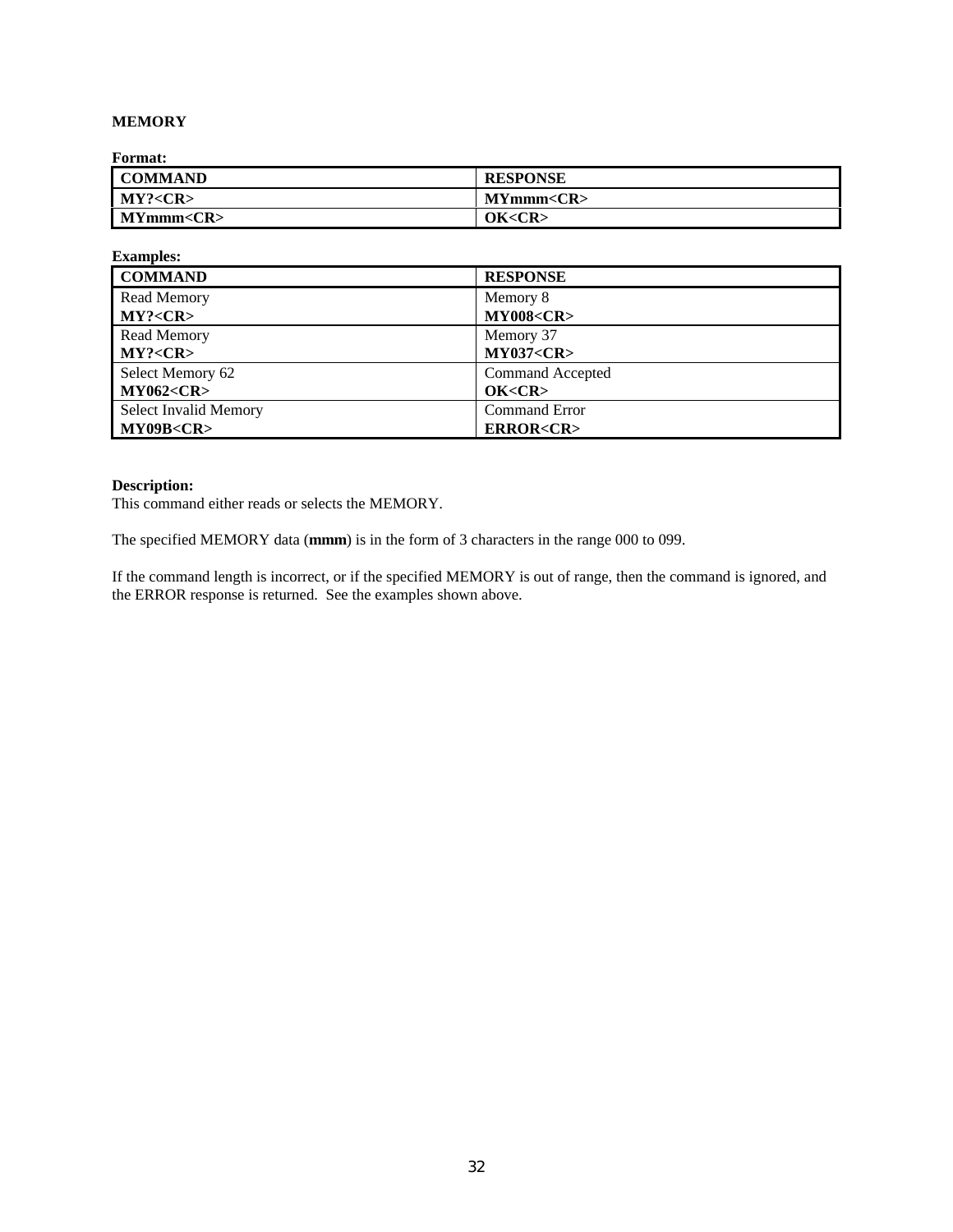# **SIGNAL STRENGTH**

**Format:**

| <b>COMMAND</b>             | <b>ESPONSE</b>     |
|----------------------------|--------------------|
| SG?<br>$\mathbf{R}$<br>้∕เ | SGss<<br><cr></cr> |

**Examples:**

| <b>COMMAND</b>       | <b>RESPONSE</b>      |
|----------------------|----------------------|
| Read Signal Strength | 8 Bargraph Segments  |
| SG? < CR             | SG08 < CR            |
| Read Signal Strength | 37 Bargraph Segments |
| SG? < CR             | SG37 < CR            |

### **Description:**

This command reads the current SIGNAL STRENGTH.

The SIGNAL STRENGTH data (**ss**) is in the form of 2 characters in the range 00 to 50, and represents the number of bargraph segments displayed.

If the command length is incorrect, then the command is ignored, and the ERROR response is returned. See the examples shown above.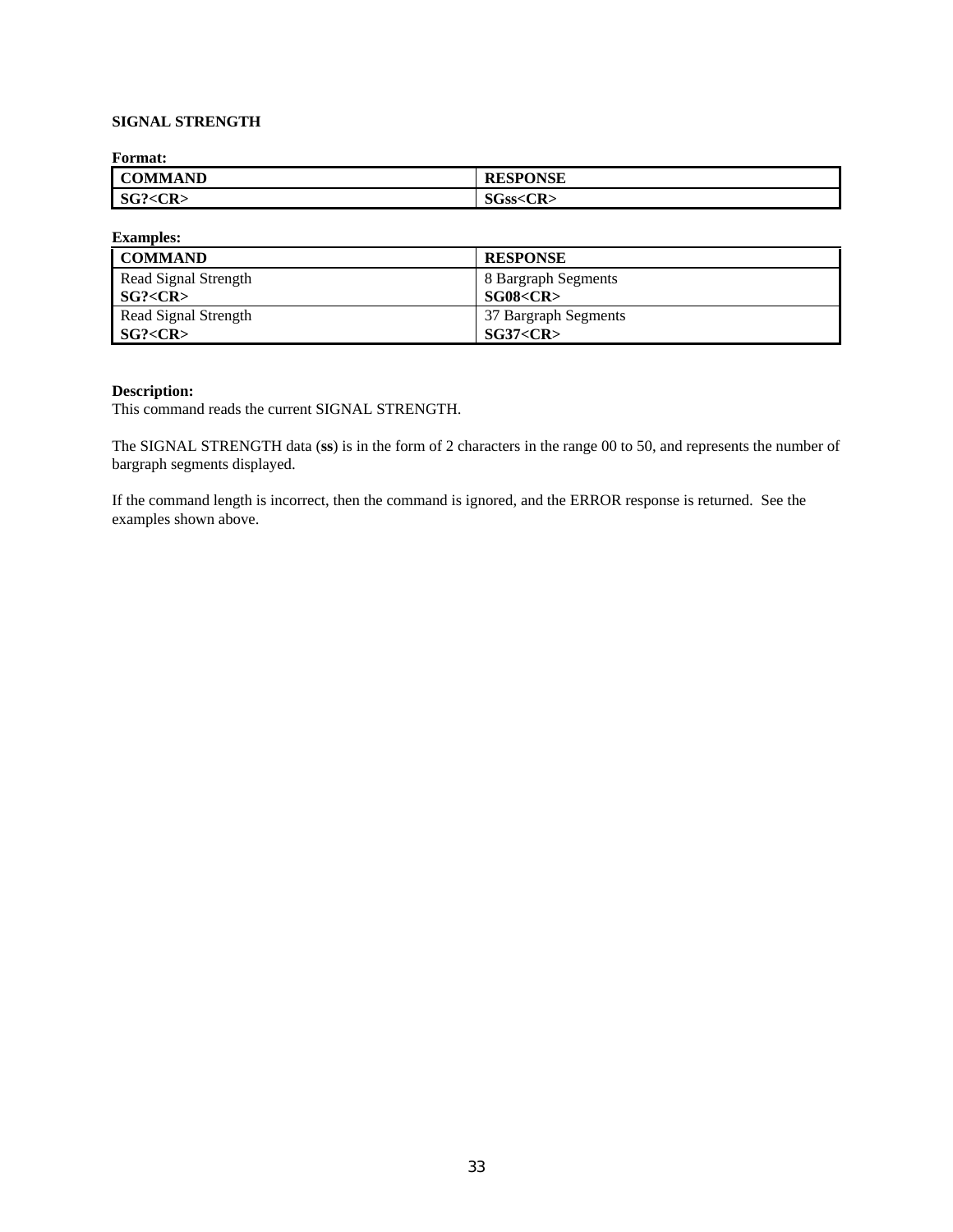# **SIGNAL / HITS DISPLAY**

**Format:**

| _ _ _ _ _ _ _ _ _ _ |                 |
|---------------------|-----------------|
| <b>COMMAND</b>      | <b>RESPONSE</b> |
| SH? < CR            | SHs < CR        |
| SHs < CR            | OK < CR         |

| <b>Examples:</b>                     |                       |
|--------------------------------------|-----------------------|
| <b>COMMAND</b>                       | <b>RESPONSE</b>       |
| Read Signal/Hits Display             | <b>Signal Display</b> |
| SH? < CR                             | SH0 < CR              |
| Select Signal Display                | Command Accepted      |
| SH0 < CR                             | OK < CR               |
| <b>Select Hits Display</b>           | Command Accepted      |
| SH1 < CR                             | OK < CR               |
| Select Invalid Signal / Hits Display | Command Error         |
| SH2 < CR                             | <b>ERROR<cr></cr></b> |

#### **Description:**

This command either reads or selects the SIGNAL / HITS DISPLAY.

The SIGNAL / HITS DISPLAY data (**s**) is in the form of 1 character in the range 0 to 1. The SIGNAL / HITS DISPLAY values are as follows:

**0** = Signal Display

 $1 =$  Hits Display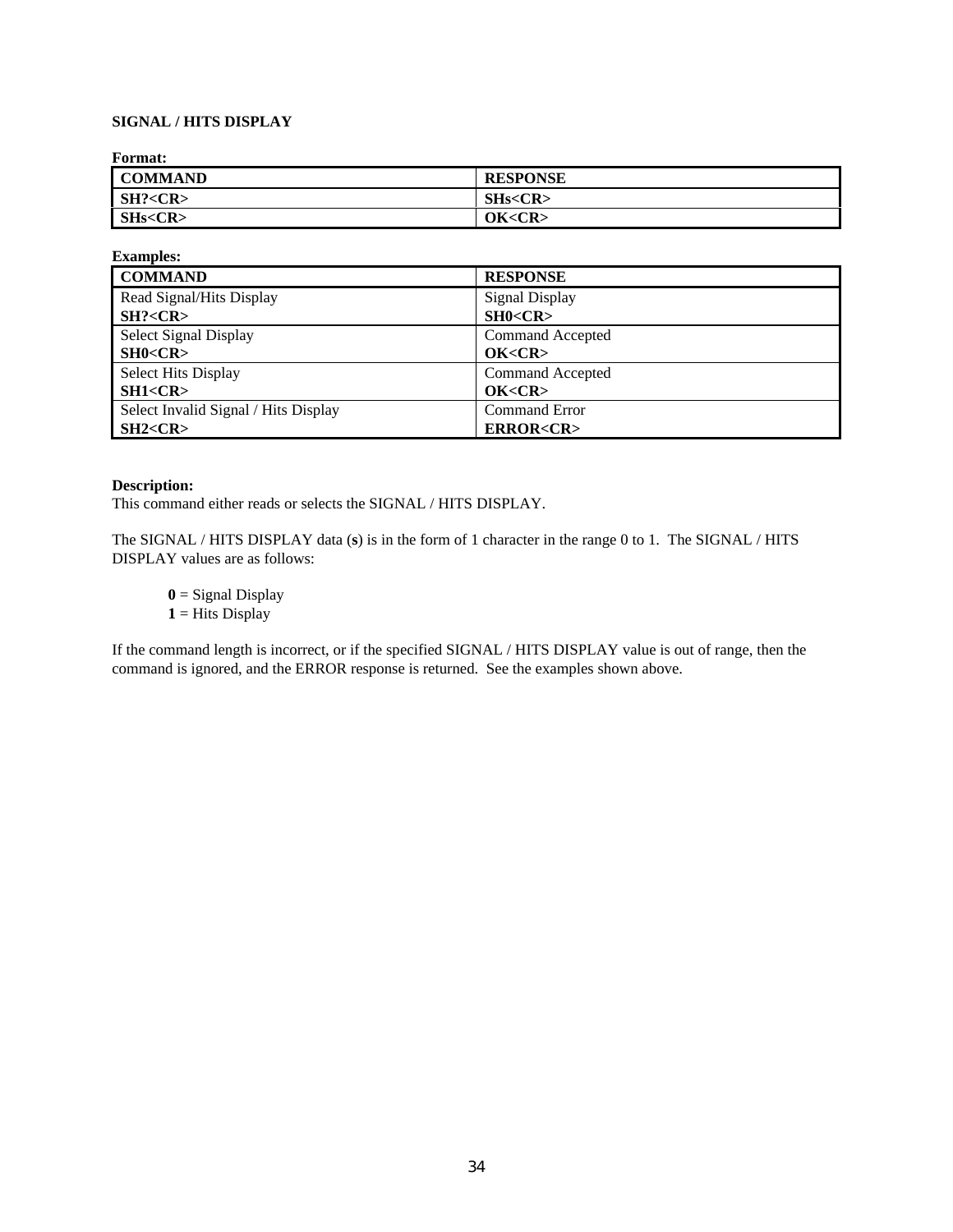## **SKIP**

**Format:**

| ---------      |                 |
|----------------|-----------------|
| <b>COMMAND</b> | <b>RESPONSE</b> |
| SK < CR        | JK <cr></cr>    |

| <b>Examples:</b>                            |                       |
|---------------------------------------------|-----------------------|
| <b>COMMAND</b>                              | <b>RESPONSE</b>       |
| Initiate SKIP function (SWEEP or SCAN mode) | Command Accepted      |
| SK <cr></cr>                                | OK <cr></cr>          |
| Invalid SKIP function (other mode)          | <b>Command Error</b>  |
| SK <cr></cr>                                | <b>ERROR<cr></cr></b> |

# **Description:**

This command initiates the SKIP function. *This command is only valid in either SWEEP or SCAN mode.*

In SWEEP mode, a SKIP clears the HOLD function and resumes sweeping. In SCAN mode, a SKIP jumps to the next captured frequency.

If the command length is incorrect, or if neither SWEEP nor SCAN mode is selected, then the command is ignored, and the ERROR response is returned. See the examples shown above.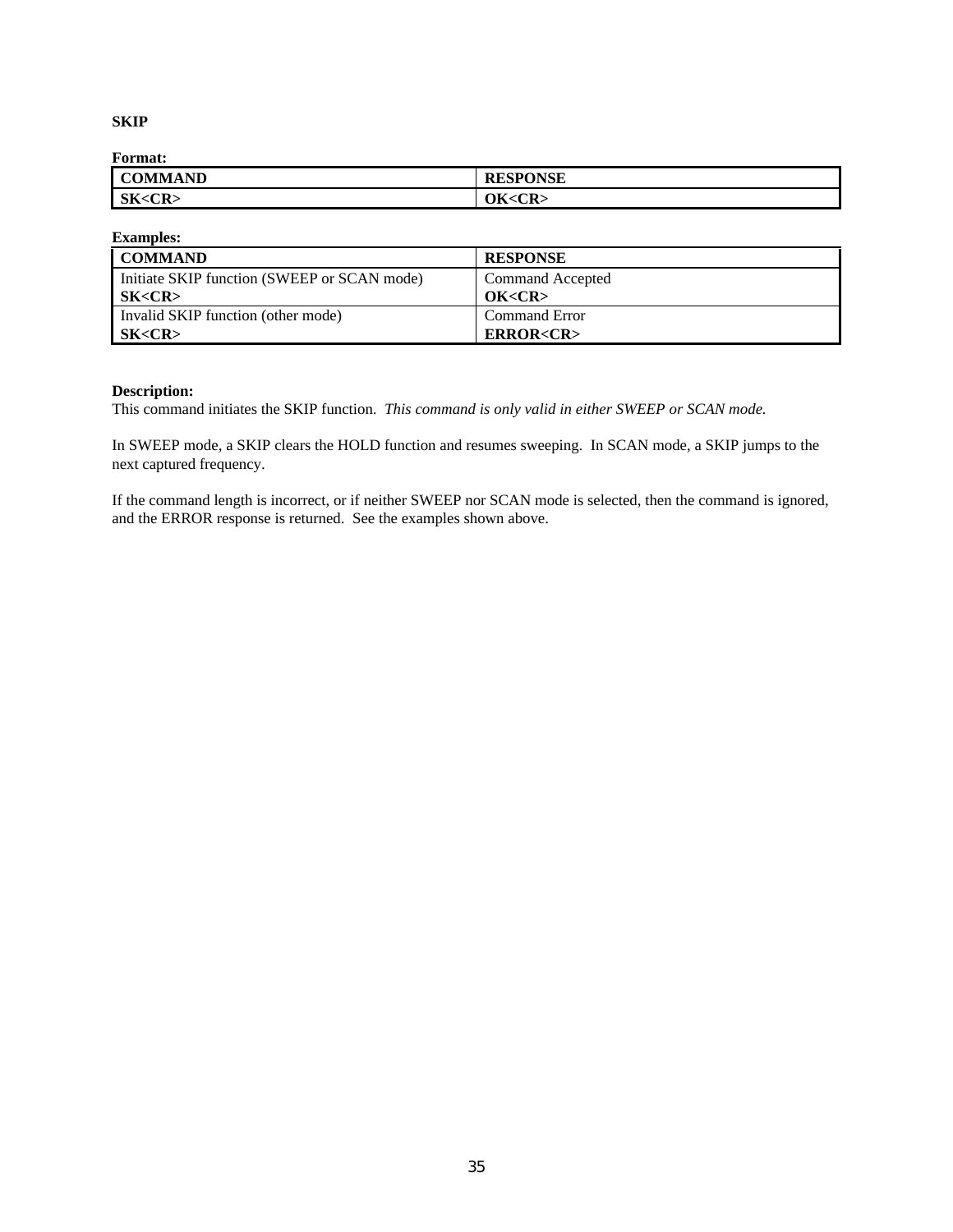# **SETUP PARAMETER**

**Format:**

| _ _ _ _ _ _ _ _ _ _ |                 |
|---------------------|-----------------|
| <b>COMMAND</b>      | <b>RESPONSE</b> |
| SP? < CR            | SPss < CR       |
| SPss < CR           | OK <cr></cr>    |

| <b>Examples:</b>             |                            |
|------------------------------|----------------------------|
| <b>COMMAND</b>               | <b>RESPONSE</b>            |
| <b>Read Setup Parameter</b>  | DISPLAY CONTRAST Setup     |
| SP? < CR                     | SP00 < CR                  |
| <b>Read Setup Parameter</b>  | <b>RECEIVER TYPE Setup</b> |
| SP? < CR                     | SP08 < CR                  |
| Select PCR1000 SQUELCH Setup | Command Accepted           |
| SP10 < CR                    | OK < CR                    |
| Select Invalid Setup         | Command Error              |
| SP14 < CR                    | <b>ERROR<cr></cr></b>      |

#### **Description:**

This command either reads or selects the SETUP PARAMETER.

The SETUP PARAMETER data (**ss**) is in the form of 2 characters in the range 00 to 13. The SETUP PARAMETER values are as follows:

 = DISPLAY CONTRAST Setup = DISPLAY POLARITY Setup = DISPLAY BACKLIGHT Setup = TIME/DATE Setup = FREQUENCY DISPLAY Setup = SWEEP AUTO-SKIP Setup = SWEEP AUTO-HOLD Setup = INTERFACE TYPE Setup = RECEIVER TYPE Setup = PCR1000 VOLUME Setup = PCR1000 SQUELCH Setup = GPS SELECT Setup = LOG MODE Setup = LOG TYPE Setup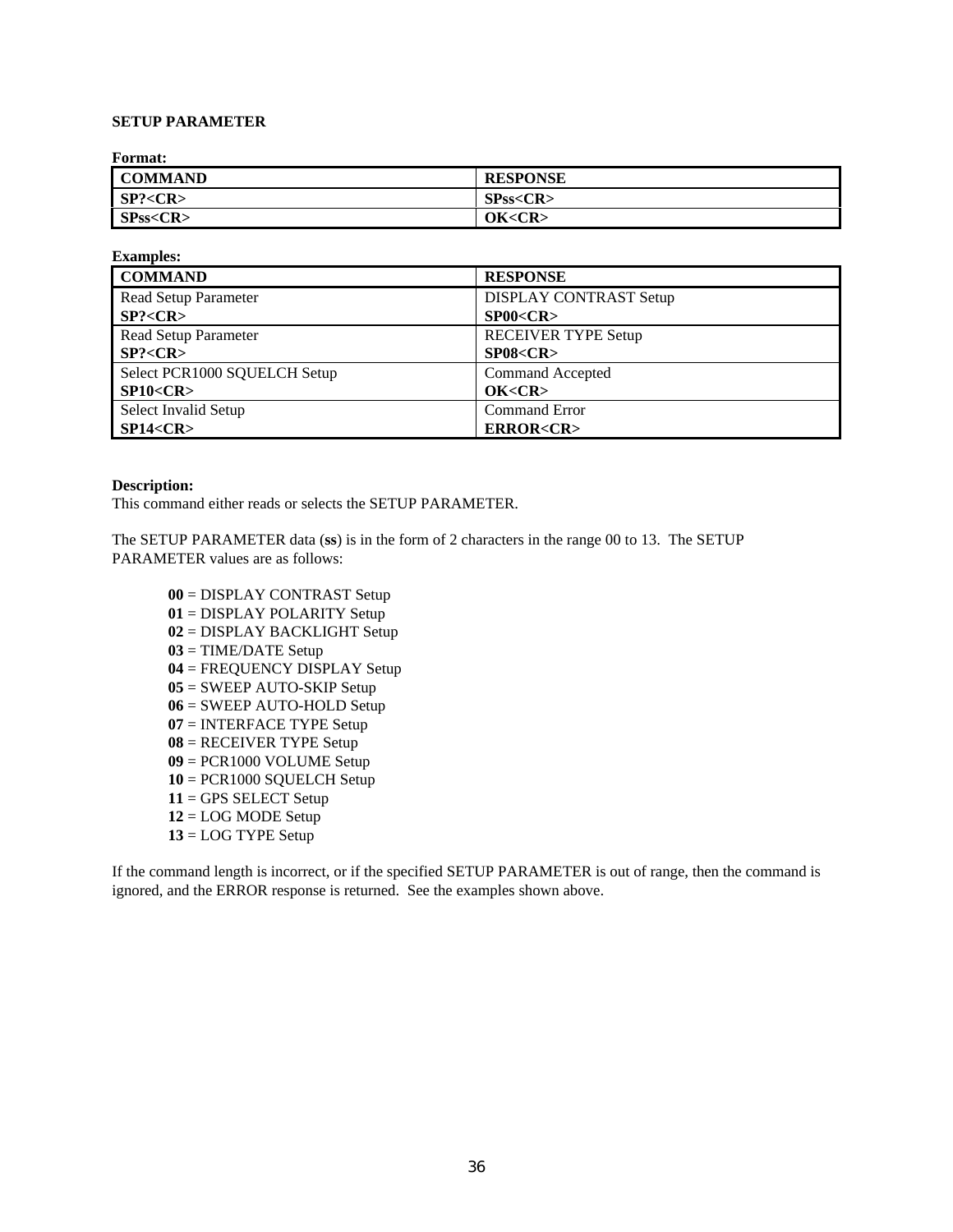## **SQUELCH STATUS**

**Format:**

| ------------      |                   |
|-------------------|-------------------|
| <b>COMMAND</b>    | <b>ONSE</b>       |
| $<$ CR:<br>$SO$ ? | $\Omega$<br>- IC. |

**Examples:**

| <b>COMMAND</b>             | <b>RESPONSE</b>       |
|----------------------------|-----------------------|
| <b>Read Squelch Status</b> | <b>Squelch Closed</b> |
| SO? < CR                   | SO0 < CR              |
| Read Squelch Status        | Squelch Open          |
| SO? < CR                   | SO1 < CR              |

### **Description:**

This command reads the current SQUELCH STATUS.

The SQUELCH STATUS data (**s**) is in the form of 1 character in the range 0 to 1. The SQUELCH STATUS values are as follows:

**0** = Squelch Closed **1** = Squelch Open

If the command length is incorrect, then the command is ignored, and the ERROR response is returned. See the examples shown above.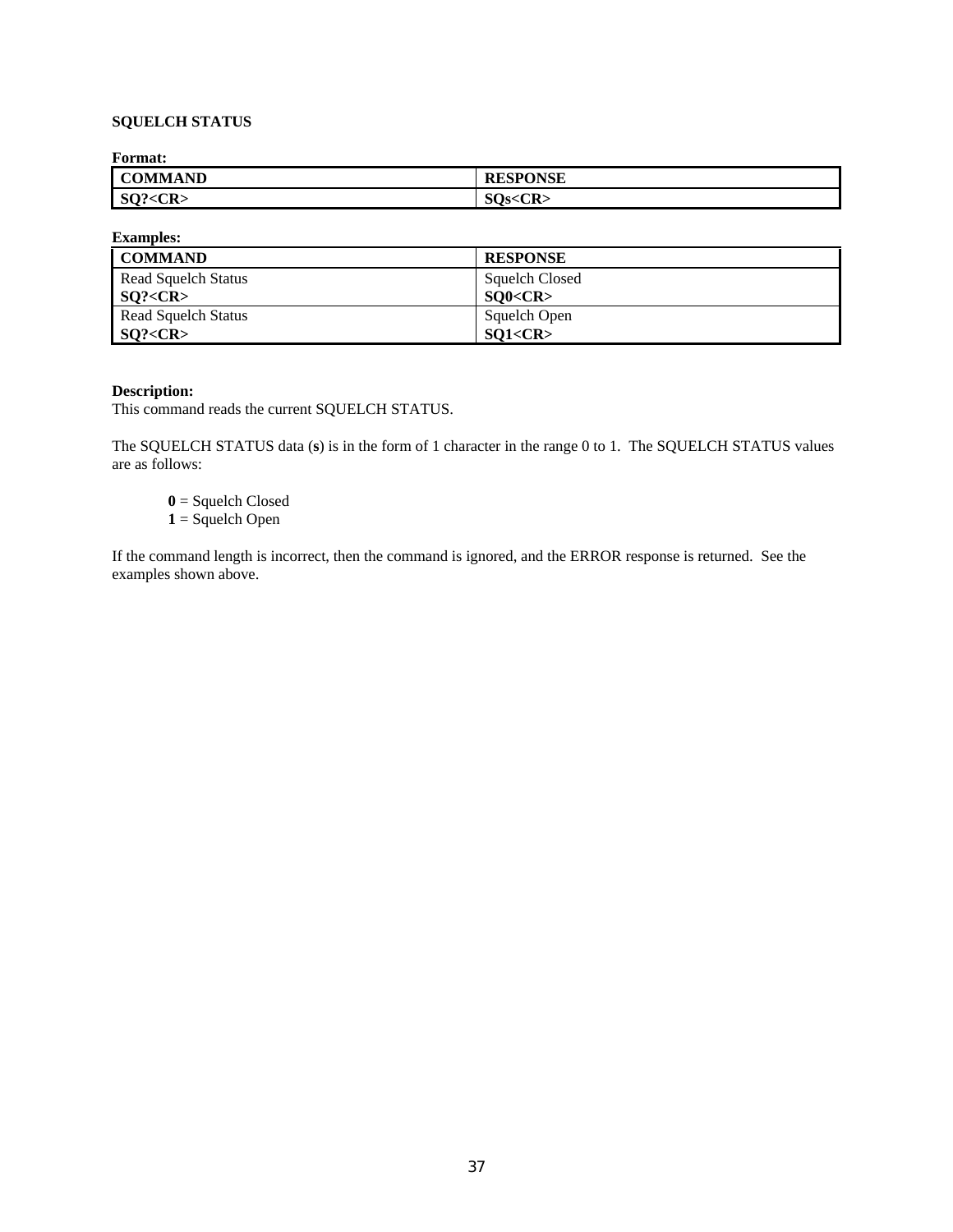## **TIME / DATE**

### **Format:**

| I COMMAND                         | <b>RESPONSE</b>                   |
|-----------------------------------|-----------------------------------|
| 1 T D? < CR>                      | TDhh:mm:ss,w,nn-dd-yyyy <cr></cr> |
| TDhh:mm:ss,w,nn-dd-yyyy <cr></cr> | OK <cr></cr>                      |

| <b>Examples:</b>                                |                                   |
|-------------------------------------------------|-----------------------------------|
| <b>COMMAND</b>                                  | <b>RESPONSE</b>                   |
| Read Time/Date                                  | 8:13:58, Sunday , May 4, 2003     |
| TD? < CR                                        | TD08:13:58,0,05-04-2003 <cr></cr> |
| Set Time/Date 16:50:14, Thursday, June 26, 2003 | Command Accepted                  |
| TD16:50:14,4,06-26-2003 <cr></cr>               | OK < CR                           |
| Set Invalid Time/Date                           | <b>Command Error</b>              |
| $TD25:62:14,8,06-26-2215 < CR$                  | <b>ERROR<cr></cr></b>             |

#### **Description:**

This command either reads or sets the TIME and DATE.

The HOURS data (**hh**) is in the form of 2 characters in 24-hour time format in the range 00 to 23.

The MINUTES data (**mm**) is in the form of 2 characters in the range 00 to 59.

The SECONDS data (**ss**) is in the form of 2 characters in the range 00 to 59.

The WEEKDAY data (**w**) is in the form of 1 character in the range 0 to 6, where 0 represents Sunday.

The MONTH data (**nn**) is in the form of 2 characters in the range 01 to 12.

The DAY data (**dd**) is in the form of 2 characters in the range 01 to 31.

The YEAR data (**yyyy**) is in the form of 4 characters in the range 2000 to 2099.

If the command length is incorrect, then the command is ignored, and the ERROR response is returned. See the examples shown above.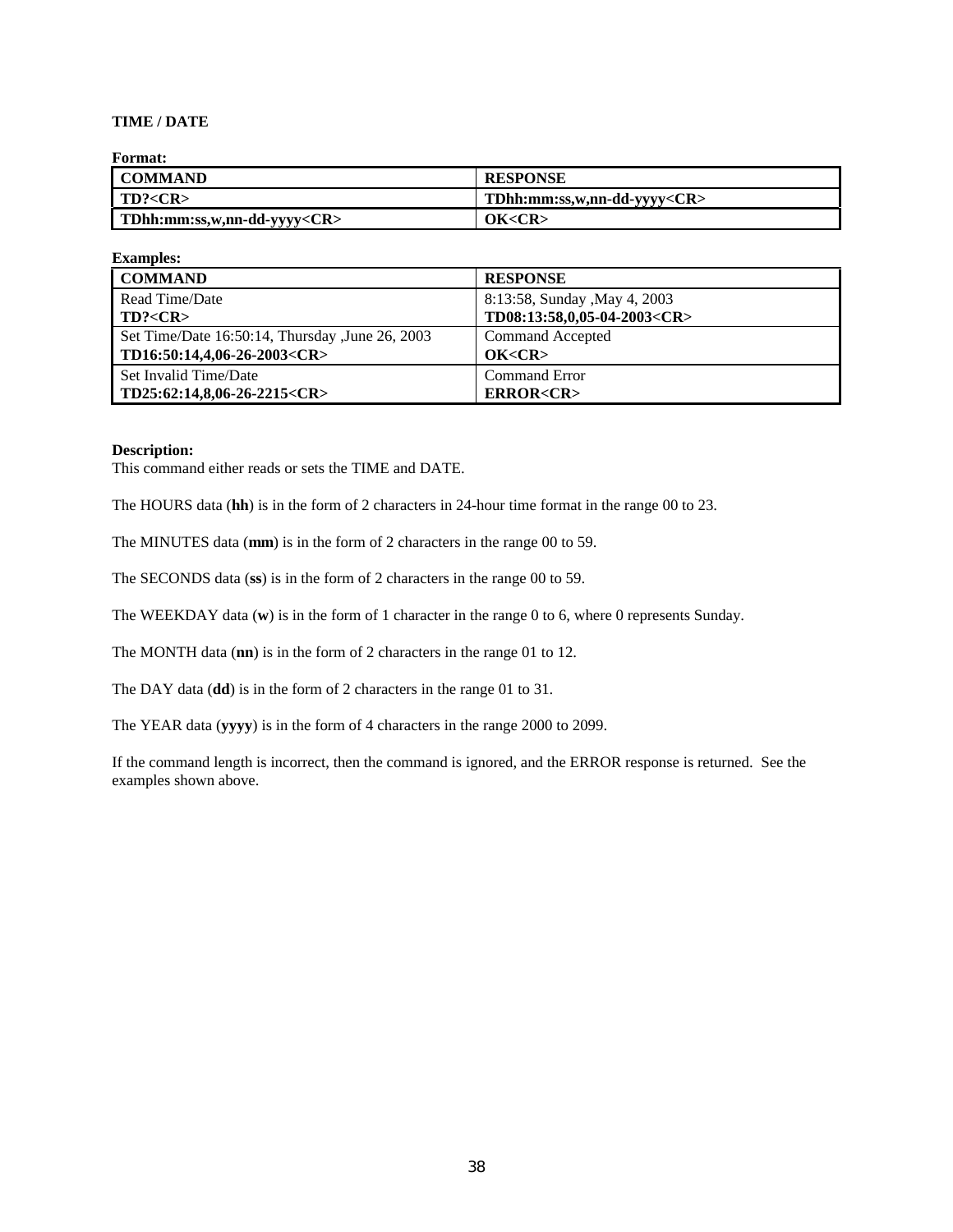### **VFO FREQUENCY**

**Format:**

| - - - - - - - - - -     |                         |
|-------------------------|-------------------------|
| <b>COMMAND</b>          | <b>RESPONSE</b>         |
| VF? < CR                | VFffff.ffffff <cr></cr> |
| VFffff.ffffff <cr></cr> | OK < CR                 |

| <b>Examples:</b>                       |                         |
|----------------------------------------|-------------------------|
| <b>COMMAND</b>                         | <b>RESPONSE</b>         |
| Read VFO Frequency                     | 162.475 MHz             |
| VF? < CR                               | VF0162.475000 <cr></cr> |
| Write VFO Frequency 442.6875 MHz       | Command Accepted        |
| VF0442.687500 <cr></cr>                | OK < CR                 |
| Write Invalid VFO Frequency 26.450 MHz | Command Error           |
| VF0026.450000 <cr></cr>                | <b>ERROR<cr></cr></b>   |

### **Description:**

This command either reads or selects the VFO FREQUENCY.

The VFO FREQUENCY data (**ffff.ffffff**) is in the form of 11 characters, including decimal point, and represents the frequency in megahertz. The specified VFO FREQUENCY must be in the range 30 MHz to 3 GHz.